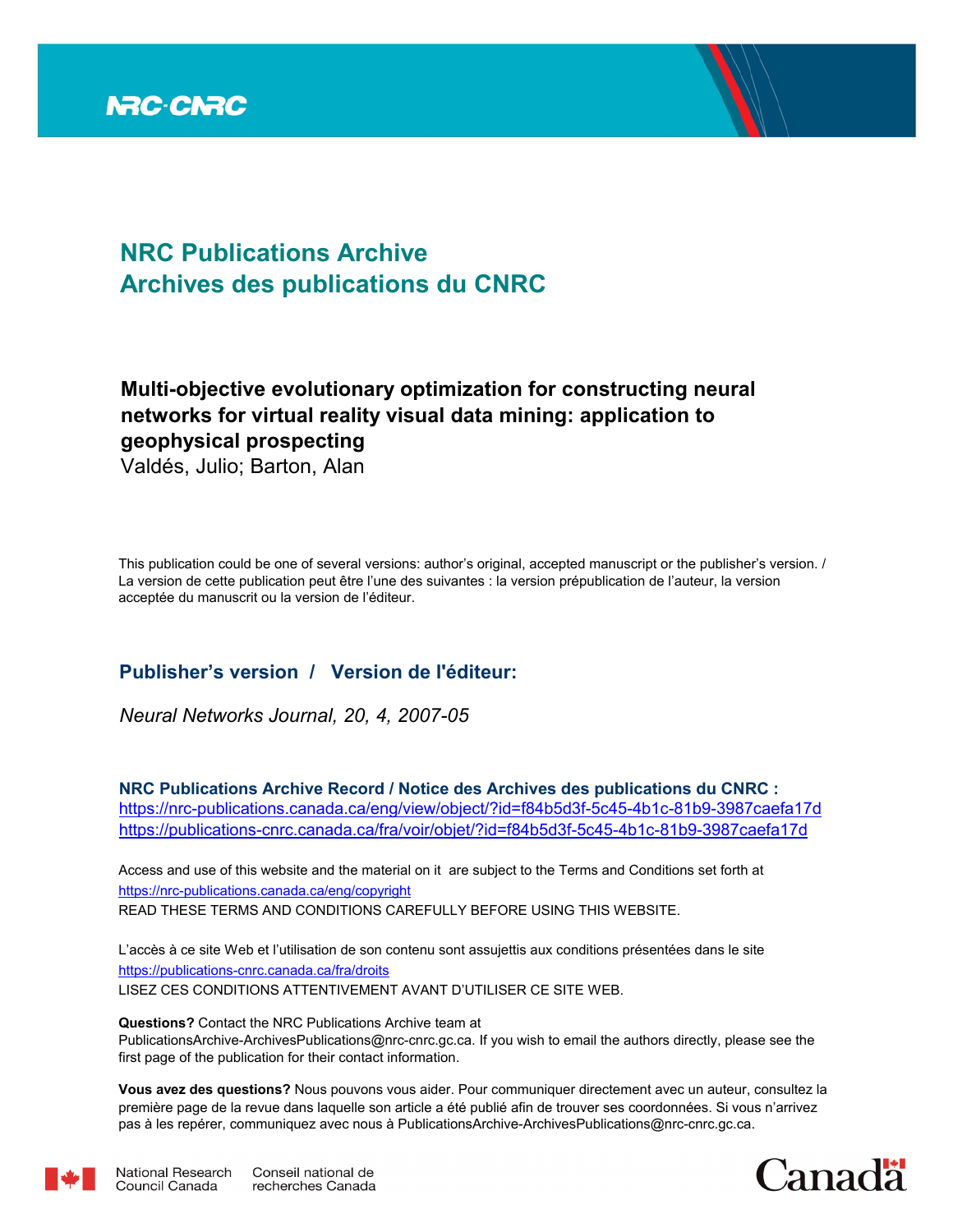

National Research Council Canada

Conseil national de recherches Canada

Institute for Information Technology

Institut de technologie de l'information



*Multi-Objective Evolutionary Optimization for Constructing Neural Networks for Virtual Reality Visual Data Mining: Application to Geophysical Prospecting \** 

Valdés, J., Barton, A. May 2007

\* published in Neural Networks Journal. Volume 20, Issue 4. May 2007. pp. 498-508. NRC 49317.

Copyright 2007 by National Research Council of Canada

Permission is granted to quote short excerpts and to reproduce figures and tables from this report, provided that the source of such material is fully acknowledged.

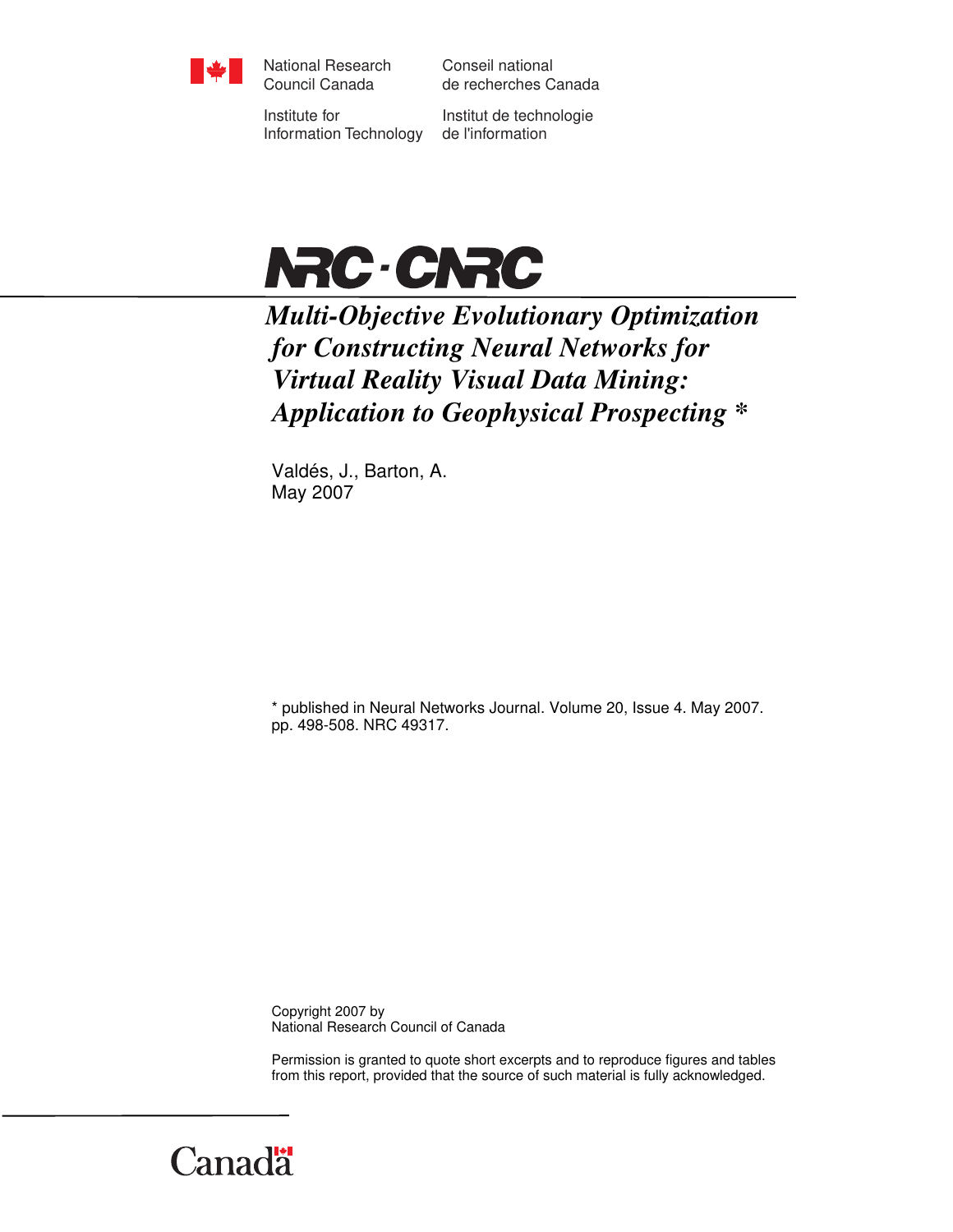### Multi-objective Evolutionary Optimization for Constructing Neural Networks for Virtual Reality Visual Data Mining: Application to Geophysical Prospecting

Julio J. Valdés National Research Council Institute for Information Technology M50, 1200 Montreal Rd., Ottawa, Ontario, K1A 0R6 Canada Tel : 1-613-993-0887 Fax : 1-613-952-0215 E-mail: julio.valdes@nrc-cnrc.gc.ca

Alan J. Barton National Research Council Institute for Information Technology M50, 1200 Montreal Rd., Ottawa, Ontario, K1A 0R6 Canada Tel : 1-613-991-5486 Fax : 1-613-952-0215 E-mail: alan.barton@nrc-cnrc.gc.ca

#### Please send all correspondence to:

Julio J. Valdés National Research Council Institute for Information Technology M50, 1200 Montreal Rd., Ottawa, Ontario, K1A 0R6 Canada Tel : 1-613-993-0887 Fax : 1-613-952-0215 E-mail: julio.valdes@nrc-cnrc.gc.ca

Running Title: Visual Data Mining: Application to Geophysical Prospecting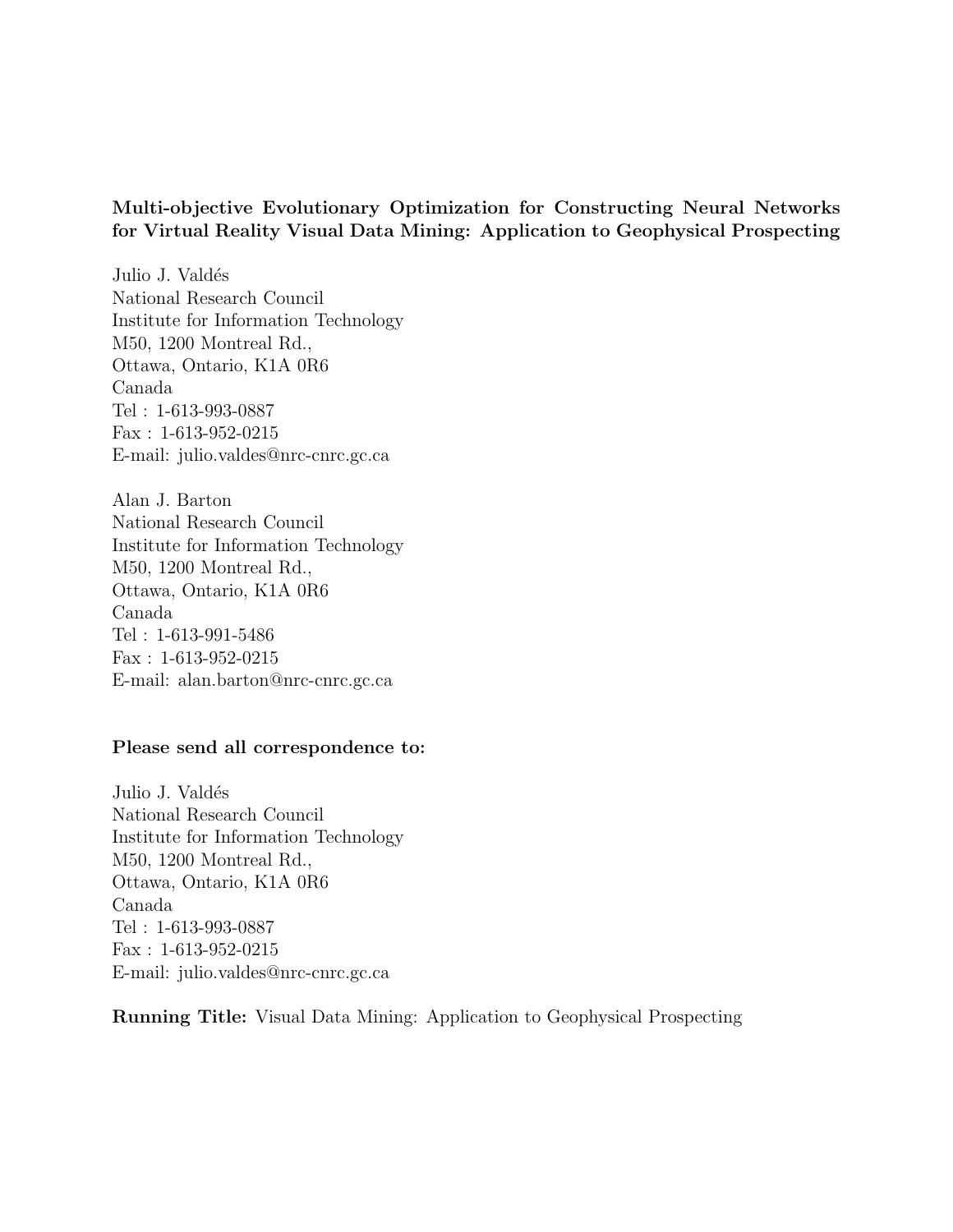# Multi-objective Evolutionary Optimization for Constructing Neural Networks for Virtual Reality Visual Data Mining: Application to Geophysical Prospecting

#### Abstract

A method for the construction of Virtual Reality spaces for visual data mining using multiobjective optimization with genetic algorithms on non-linear discriminant (NDA) neural networks is presented. Two neural network layers (output and last hidden) are used for the construction of simultaneous solutions for: a supervised classification of data patterns and an unsupervised similarity structure preservation between the original data matrix and its image in the new space. A set of spaces are constructed from selected solutions along the Pareto front. This strategy represents a conceptual improvement over spaces computed by single-objective optimization. In addition, genetic programming (in particular gene expression programming) is used for finding analytic representations of the complex mappings generating the spaces (a composition of NDA and orthogonal principal components). The presented approach is domain independent and is illustrated via application to the geophysical prospecting of caves.

keywords: visual data mining, virtual reality, multi-objective optimization, neural networks, geophysical prospecting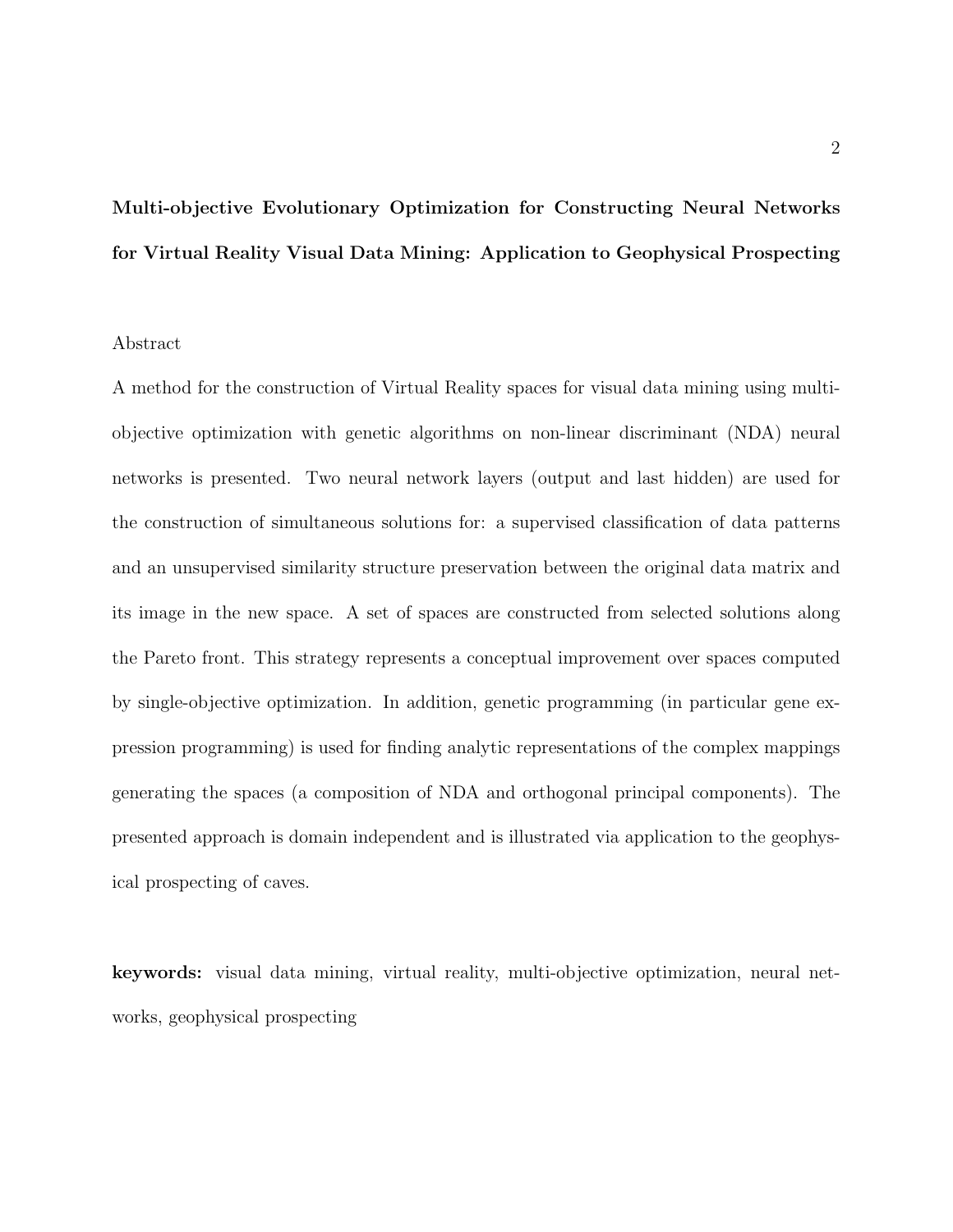### 1 Introduction

Increasing data generation rates, data kinds (relational, graphic, symbolic, etc.) and pattern relationships (geometrical, logical, etc.) require the development of procedures facilitating more rapid and intuitive *understanding* of inherent data structure. Moreover, the increasing complexity of data analysis makes it more difficult for a user (not necessarily a mathematician or data mining expert), to extract useful information out of results generated by the various techniques. This makes visual representation directly appealing.

The purpose of this paper is to explore construction of high quality VR spaces for visual data mining through the use of multi-objective optimization based on genetic algorithms (MOGA) operating on non-linear discriminant (NDA) neural networks. Both the NDA network output and the output of the last hidden layer are used for constructing solutions that simultaneously satisfy: class separability, and similarity structure preservation. Thus, a set of spaces can be obtained in which the different objectives are expressed to different degrees; with the proviso that no other spaces could improve any of the considered criteria individually (if spaces are selected from the Pareto front). This strategy represents a conceptual improvement over spaces that have been computed from the solutions obtained by singleobjective optimization algorithms in which the objective function is a weighted composition involving different criteria. In addition, genetic programming, in particular gene expression programming (GEP), is applied with the purpose of finding explicit analytic representa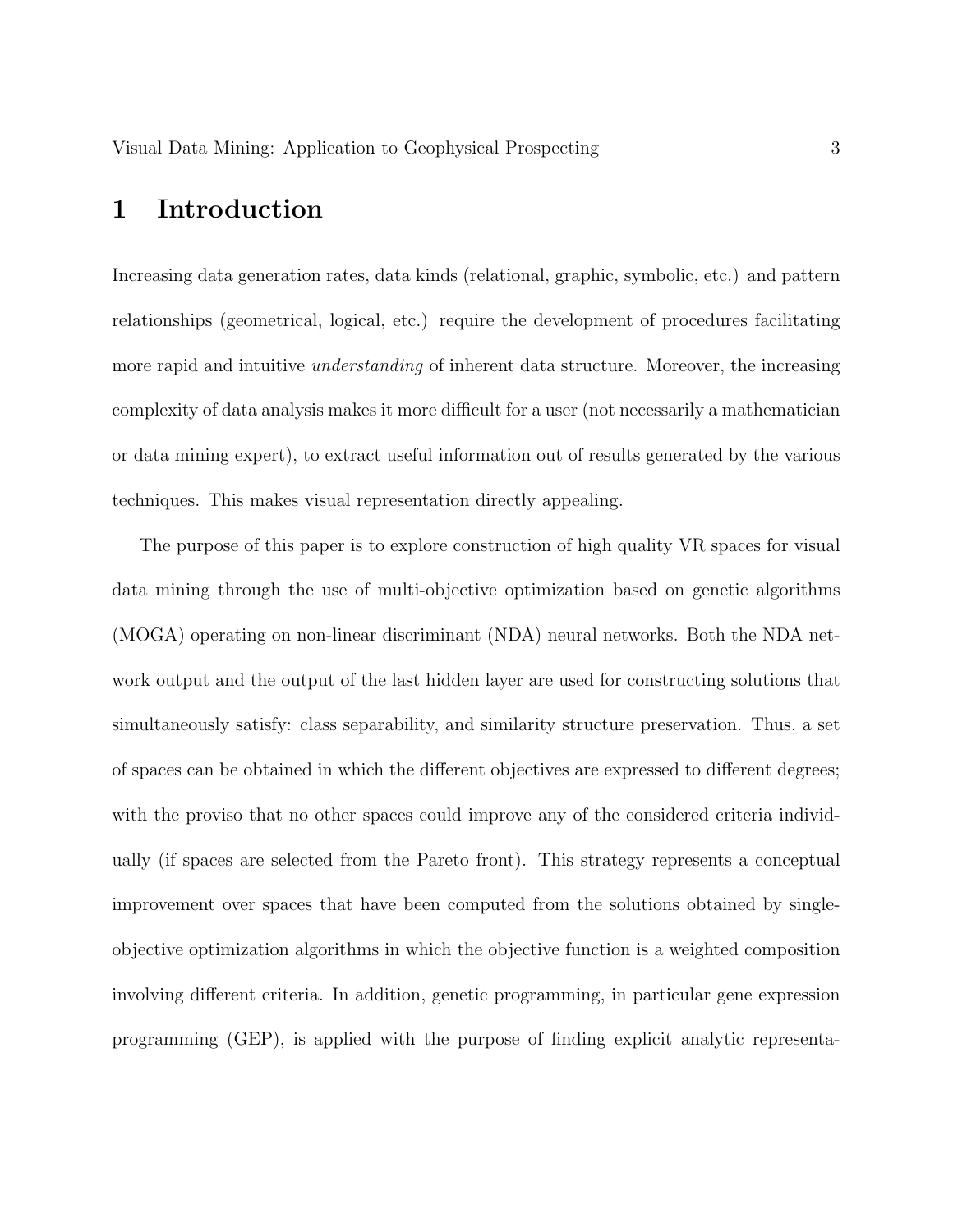tions of the complex mappings generating the spaces (a composition of NDA and orthogonal principal components transformation).

This approach is applied to a geophysical prospecting problem: namely, the detection of underground caves.

# 2 Virtual Reality Representation Of Relational Structures and Visual Data Mining

A visual virtual reality based data mining technique extending the concept of 3D modeling to relational structures was presented in  $(Vald\acute{e}s, 2002b)$ ,  $(Vald\acute{e}s, 2003)$ , (see also http://www.hybridstrategies.com). It is oriented to the understanding of large heterogeneous, incomplete and imprecise data, as well as other forms of structured and unstructured knowledge. In this approach, the data objects are considered as tuples from a heterogeneous space (Valdés, 2002a) Fig.1. A heterogeneous domain is a Cartesian product of a collection of source sets:  $\hat{\mathcal{H}}^n = \Psi_1 \times \cdots \times \Psi_n$ , where  $n > 0$  is the number of information sources to consider.

A *virtual reality space* is the tuple  $\Upsilon = \langle Q, G, B, \mathbb{R}^m, g_o, l, g_r, b, r \rangle$ , where  $\overline{Q}$  is a relational structure  $(Q \leq C, \Gamma^v > C)$  is a finite set of objects, and  $\Gamma^v$  is a set of relations); G is a non-empty set of *geometries* representing the different objects and relations; B is a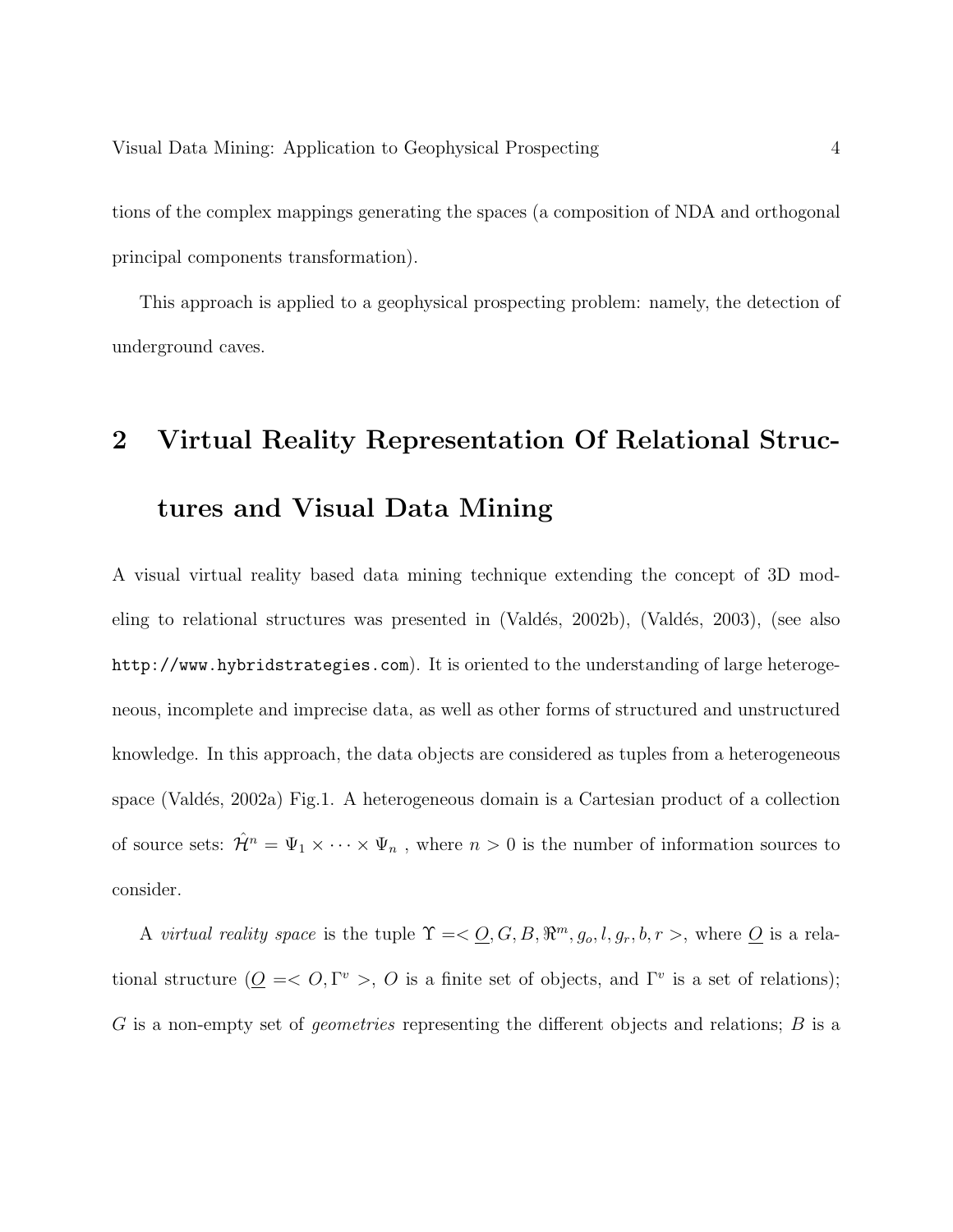non-empty set of *behaviors* of the objects in the virtual world;  $\mathbb{R}^m \subset \mathbb{R}^m$  is a *metric space* of dimension  $m$  (euclidean or not) which will be the actual virtual reality geometric space. The other elements are mappings:  $g_o: O \to G$ ,  $l: O \to \mathbb{R}^m$ ,  $g_r: \Gamma^v \to G$ ,  $b: O \to B$ .

Of particular importance is the mapping l, where several desiderata can be considered for building a VR-space. From a supervised point of view, l could be chosen as to emphasize some measure of class separability over the objects in O (Jianchang & Jain, 1995), (Valdés, 2003). From an unsupervised perspective, the role of  $l$  could be to maximize some metric/nonmetric structure preservation criteria (Kruskal, 1964), (Chandon & Pinson, 1981), (Borg & Lingoes, 1987), or minimize some measure of information loss (Sammon, 1969), defined to be:

$$
\text{Sammon error} = \frac{1}{\sum_{i < j} \delta_{ij}} \frac{\sum_{i < j} (\delta_{ij} - \zeta_{ij})^2}{\delta_{ij}} \tag{1}
$$

where  $\delta_{ij}$  is a disimilarity measure in the original space between any objects i, j and  $\zeta_{ij}$ a disimilarity measure in the new space (the virtual reality space) between the images of objects  $i, j$ . Typically, classical algorithms have been used for directly optimizing such measures: Steepest descent, Conjugate gradient, Fletcher-Reeves, Powell, Levenberg-Marquardt, and others. However, they suffer from local extrema entrapment. A hybrid approach was introduced in (Valdés, 2004) combining Particle Swarm Optimization with classical opti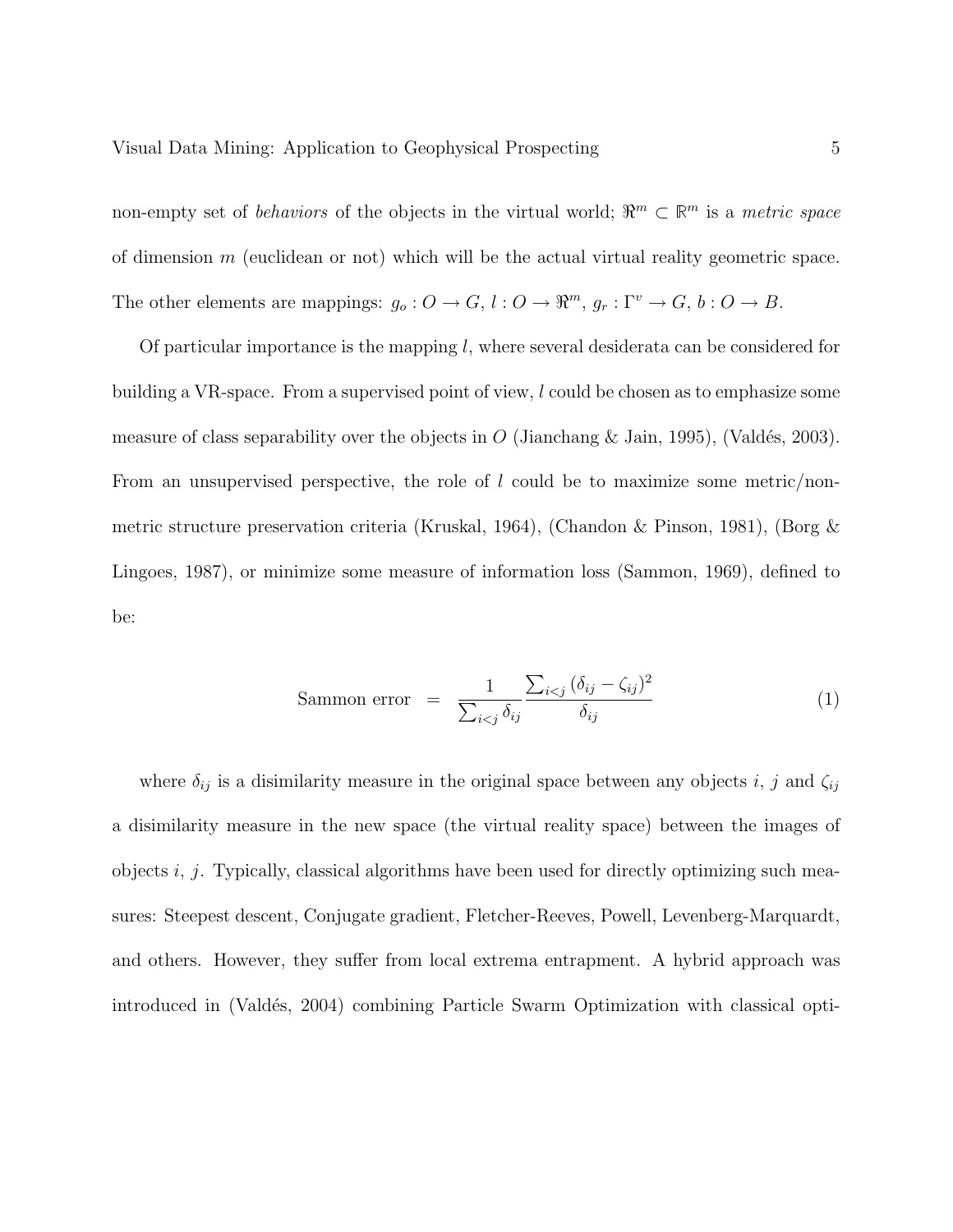mization (local search) techniques. The l mappings obtained using approaches of this kind are only *implicit*, as no functional representations are found. However, explicit mappings can be obtained from these solutions using neural network or genetic programming techniques. An explicit l is useful for both practical and theoretical reasons.

# 3 Multi-objective Optimization

## Using Genetic Algorithms

A genetic algorithm permits particular sequences of operations on individuals of the current population in order to construct the next population in a series of evolving populations. The classical algorithm requires each individual to have one measure of its fitness, which enables the algorithm to select the fittest individuals for inclusion in the next population. An enhancement is to allow an individual to have more than one measure of fitness. The problem then arises for determining which individuals should be included within the next population, because a set of individuals contained in one population exhibits a Pareto Front(Pareto, 1896) of best current individuals, rather than a single best individual. Most (Burke & Kendall, 2005) multi-objective algorithms use the concept of dominance when addressing this problem.

A solution  $\hat{x}_{(1)}$  is said to dominate (Burke & Kendall, 2005)  $\hat{x}_{(2)}$  for a set of m objective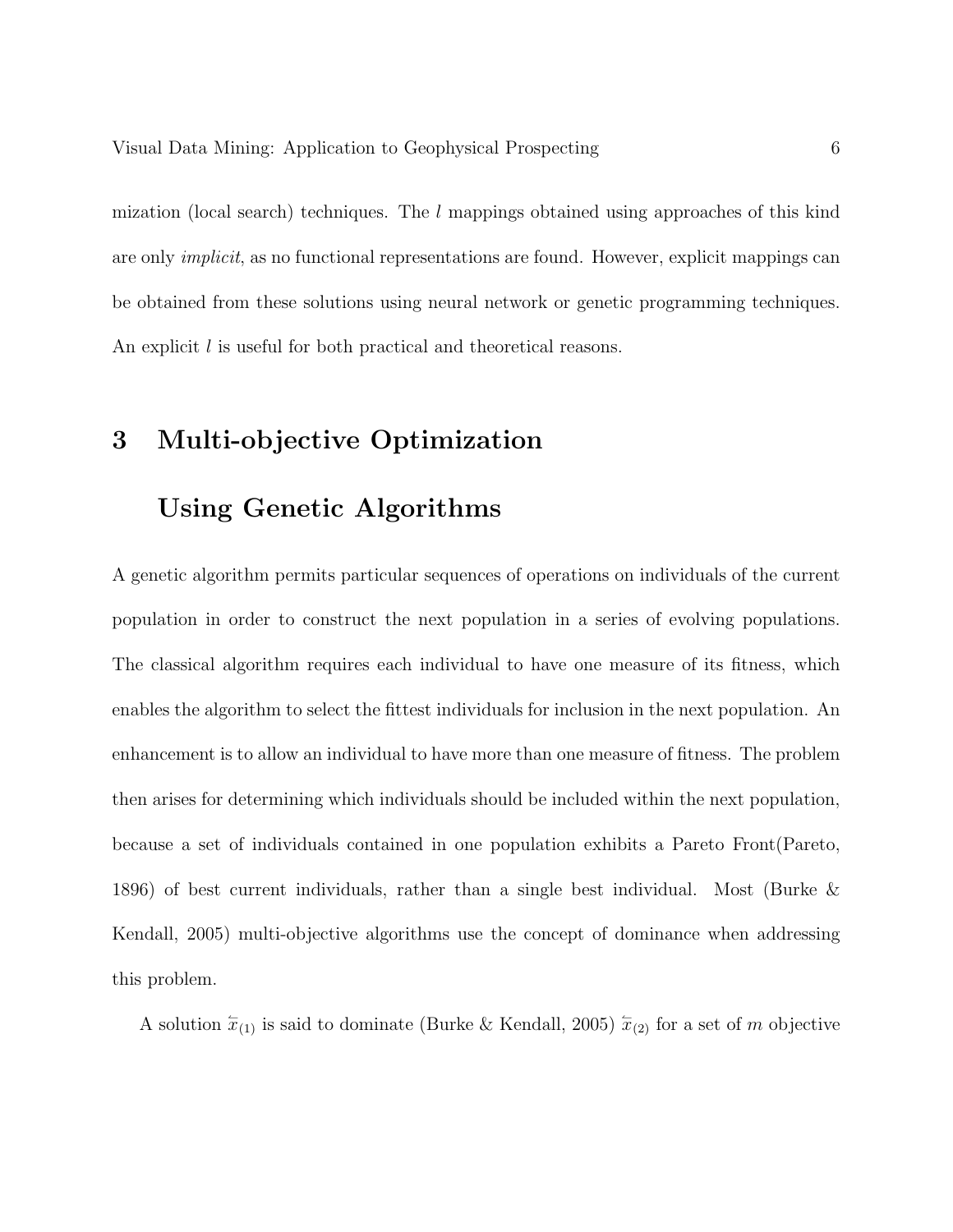functions  $\langle f_1(\overline{x}), f_2(\overline{x}), ..., f_m(\overline{x}) \rangle$  if

1.  $\overline{x}_{(1)}$  is not worse than  $\overline{x}_{(2)}$  over all objectives.

For example,  $f_3(\overline{x}_{(1)}) \leq f_3(\overline{x}_{(2)})$  if  $f_3(\overline{x})$  is a minimization objective.

2.  $\bar{x}_{(1)}$  is strictly better than  $\bar{x}_{(2)}$  in at least one objective. For example,  $f_6(\bar{x}_{(1)}) > f_6(\bar{x}_{(2)})$ if  $f_6(\overline{x})$  is a maximization objective.

One particular algorithm for multi-objective optimization is the elitist non-dominated sorting genetic algorithm (NSGA-II) (Deb, Pratap, Agarwal, & Meyarivan, 2000), (Deb, Agarwal, Pratap, & Meyarivan, 2000), (Deb, Agarwal, & Meyarivan, 2002), (Burke & Kendall, 2005). It has the features that it *i*) uses elitism, *ii*) uses an explicit diversity preserving mechanism, and *iii)* emphasizes the non-dominated solutions.

# 4 Multi-objective Optimization of Neural Networks for Space Transformation

In the supervised case, a natural choice for representing the l mapping is an NDA neural network (Webb & Lowe, 1990), (Mao & Jain, 1993), (Mao & Jain, 1995), (Jain & Mao, 1992). The classical backpropagation approach to building NDA networks suffers from the well known problem of local extrema entrapment. This problem was approached in (Valdés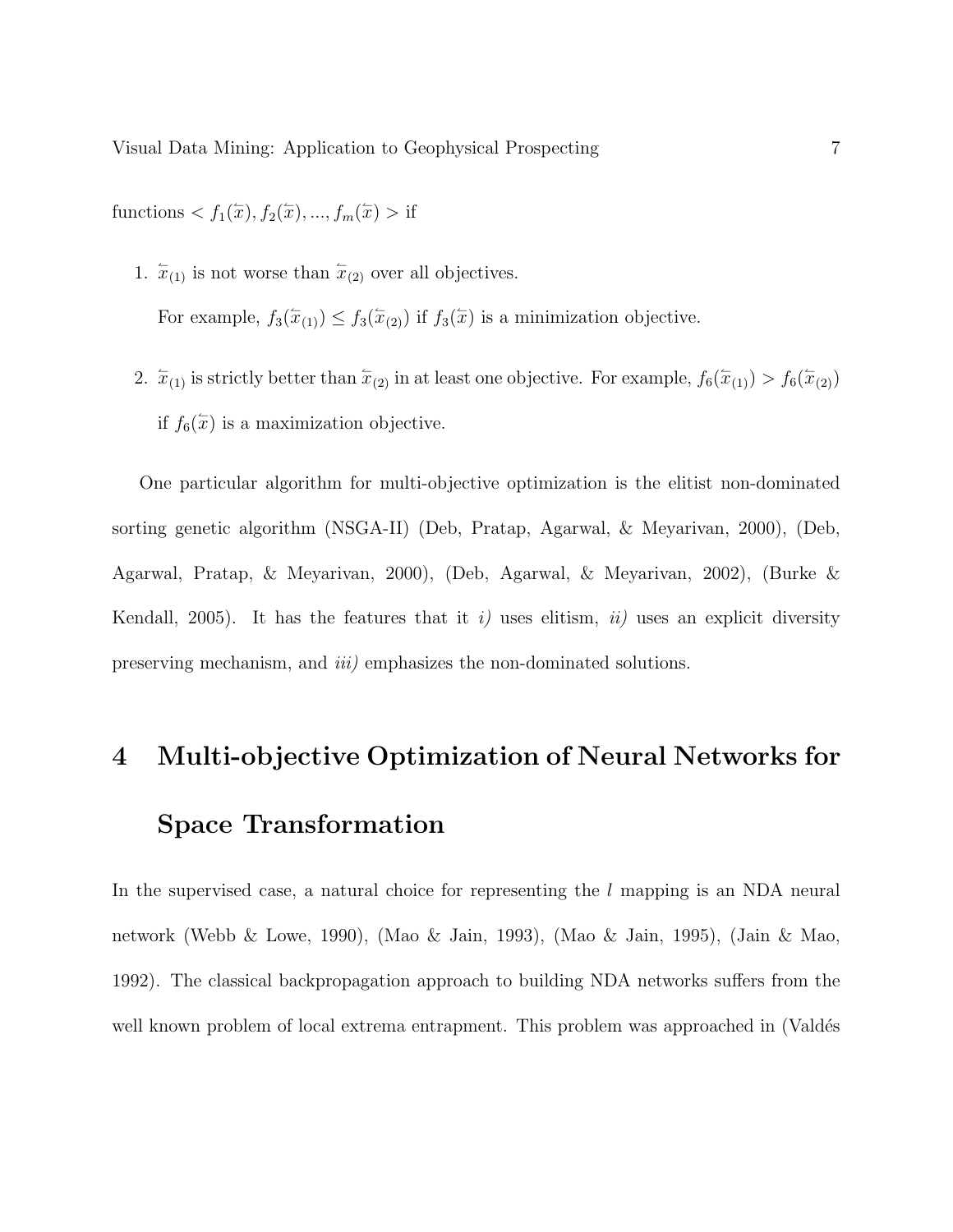& Barton, 2005) with hybrid stochastic-deterministic feed forward networks (SD-FFNN). The SD-FFNN is a hybrid model where training is based on a combination of simulated annealing with the powerful minima seeking conjugate gradient, which improves the likelihood of finding good extrema while containing enough determinism. Clearly, the problem can be approached from an evolutionary computation perspective with networks trained with evolution strategies, particle swarm optimization, and others. In particular genetic algorithms may be used.

The output of both the output layer and the last hidden layer are exported (Fig. 2) and are used for computing two different error measures.

The collection of last hidden layer outputs is the image of the data matrix in the original *n*-dimensional space, to the usually lower *m*-dimensional Euclidean subspace defined by the hypercube with sides conditioned by the range of the activation function operating in the last hidden layer. A similarity (dissimilarity) measure can be defined for the patterns in the transformed space and an error measure w.r.t another measure in the original space can be computed for evaluating the structure preservation (loss) associated with the transformation performed by the collection of hidden layers of the network. In this paper, the Sammon Error (Eq.1) was the measure used for characterizing dissimilarity loss.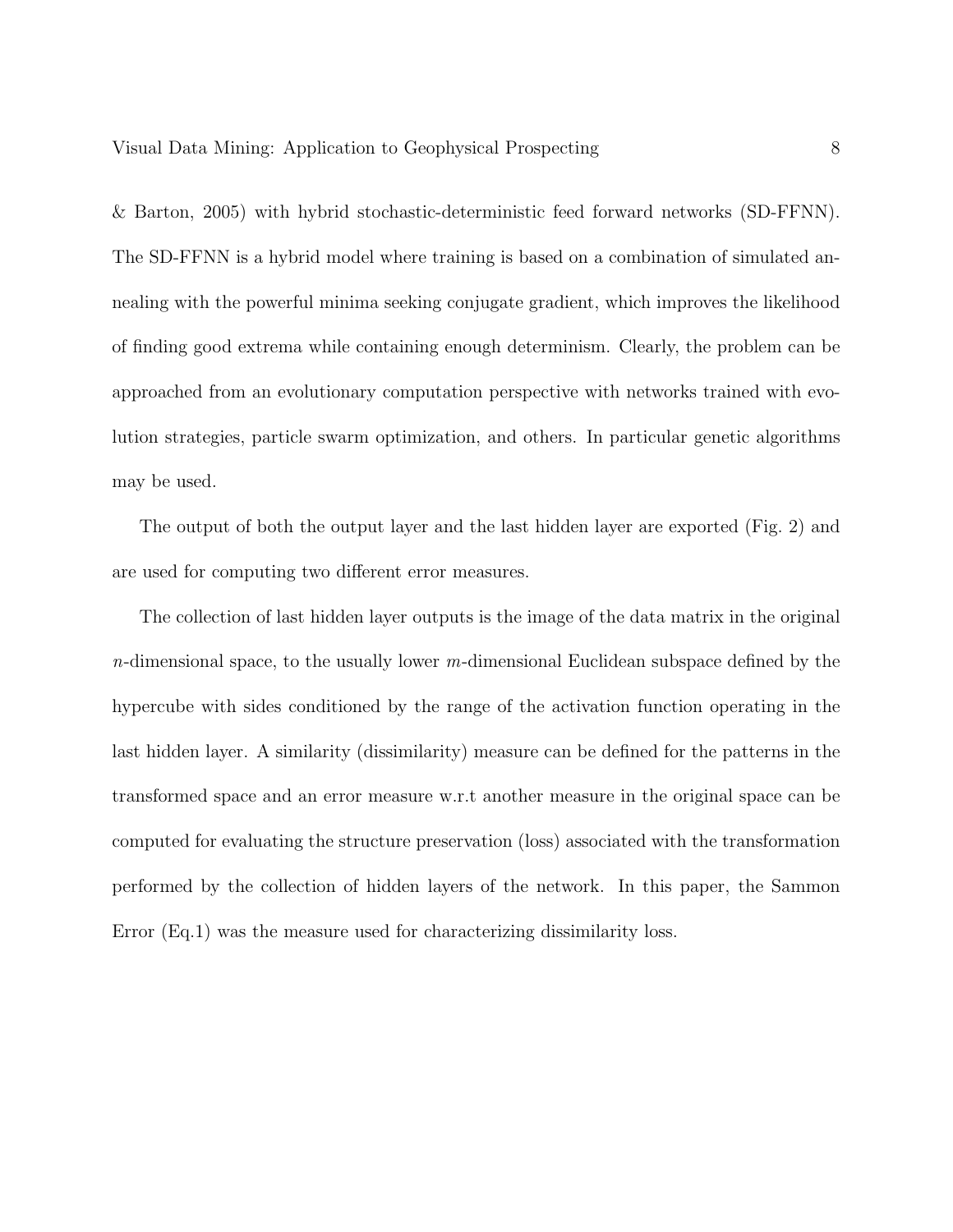## 5 Genetic Programming

Analytic functions are among the most important building blocks for modeling, and are a classical form of knowledge. Direct discovery of general analytic functions can be approached from a computational intelligence perspective via evolutionary computation. Genetic programming techniques aim at evolving computer programs, which ultimately are functions. Among these techniques, gene expression programming (GEP) is appealing (Ferreira, 2002). It is an evolutionary algorithm as it uses populations of individuals, selects them according to fitness, and introduces genetic variation using one or more genetic operators. GEP individuals are nonlinear entities of different sizes and shapes (expression trees) encoded as strings of fixed length. For the interplay of the GEP chromosomes and the expression trees (ET), GEP uses a translation system to transfer the chromosomes into expression trees and vice versa (Ferreira, 2002). The set of operators applied to GEP chromosomes always produces valid ETs.

The chromosomes in GEP itself are composed of genes structurally organized into a head and a tail (Ferreira, 2001). The head contains symbols that represent both functions (from a function set  $F$ ) and terminals (from a terminal set  $T$ ), whereas the tail contains only terminals. Two different alphabets occur at different regions within a gene. For each problem, the length of the head h is chosen, whereas the length of the tail t is a function of h and the number of arguments of the function with the largest arity.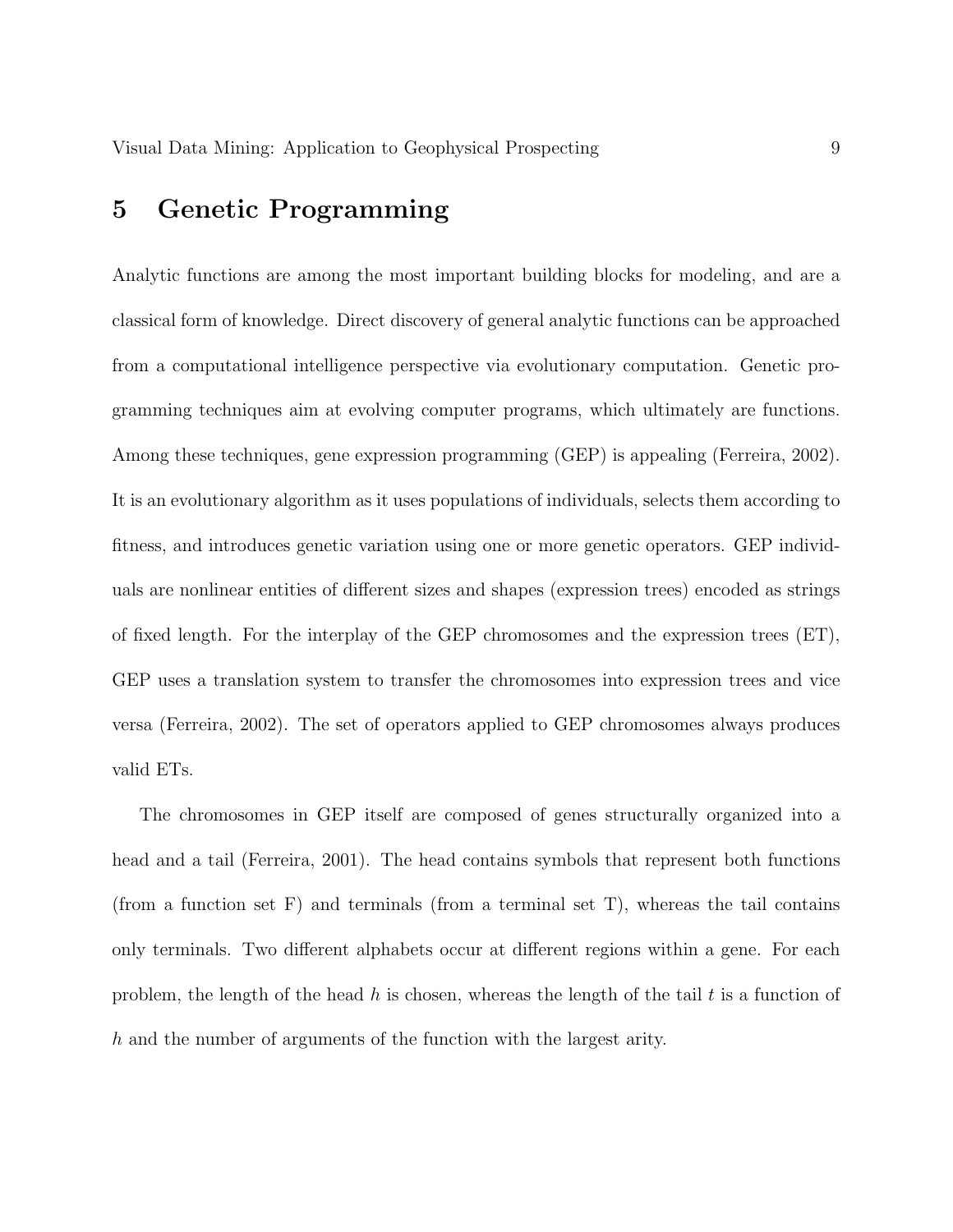As an example, consider a gene composed of the function set  $F = \{Q, +, -, *, /\}$ , where  $Q$ represents the square root function, and the terminal set  $T = \{a, b\}$ . Such a gene (the tail is shown in **bold**) is:  $*Q-b++a/-bbaabaabaab$ , and encodes the ET which corresponds to the mathematical equation  $f(a,b) = \sqrt{b} \cdot ((a + \frac{b}{a}))$  $\frac{b}{a}$ ) –  $((a - b) + b)$  simplified as  $f(a, b) = \frac{b \cdot \sqrt{b}}{a}$ a

GEP chromosomes are usually composed of more than one gene of equal length. For each problem the number of genes as well as the length of the head has to be chosen. Each gene encodes a sub-ET and the sub-ETs interact with one another forming more complex multi-subunit ETs through a connection function. To evaluate GEP chromosomes, different fitness functions can be used.

### 6 Application to Earth Sciences:

### Geophysical Prospecting

The previously described approach was applied to geophysical data obtained from an investigation dealing with the detection of underground caves. Karstification is a peculiar geomorphological and hydrogeological phenomenon produced by rock solution as the dominant process. As a consequence, the earth's surface is covered by irregular morphologies, like lapiaz, closed depressions(dolinas), sinks, potholes and underground caves. The hydrographic network is usually poorly developed, and rain waters infiltrate to form an under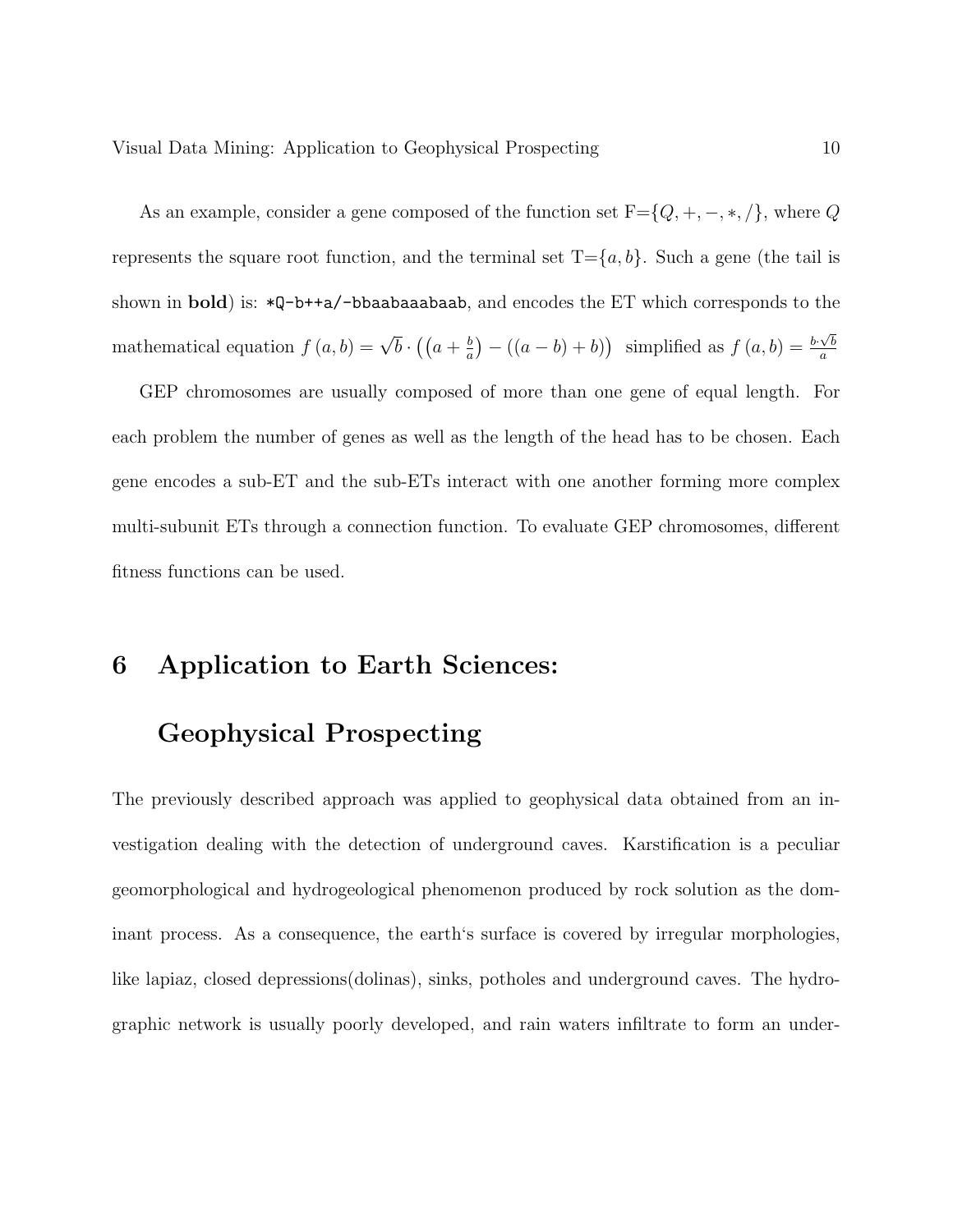ground drainage system. Sometimes the caves are opened to the surface, but typically they are buried, requiring the use of geophysical methods. Cave detection is a very important problem in civil and geological engineering.

The studied area contained an accessible cave and geophysical methods complemented with a topographic survey were used with the purpose of finding their relation with subsurface phenomena (Vald´es & Gil, 1982). This is a problem with *partially* defined classes: the existence of a cave beneath a measurement station is either known for sure if made over the known cave, or *unknown* since there might be a buried cave beneath. Accordingly, only one class membership is defined.

The set of geophysical methods included *1)* the spontaneous electric potential (SP) of the earth's surface measured in the dry season, *2)* the vertical component of the electromagnetic field in the Very Low Frequency (VLF) region of the spectrum, *3)* the SP in the rainy season, *4)* the gamma radioactive intensity and *2)* the local topography. These four physical fields, along with the surface topography, were the five variables to be used in the study. In the area, a gentle variation in geological conditions for both the bedrock and the overburden was suspected by geologists. An isolation of the different geophysical field sources was necessary in order to focus the study on the contribution coming from underground targets, in an attempt to minimize the influence of both the larger geological structures and the local heterogeneities.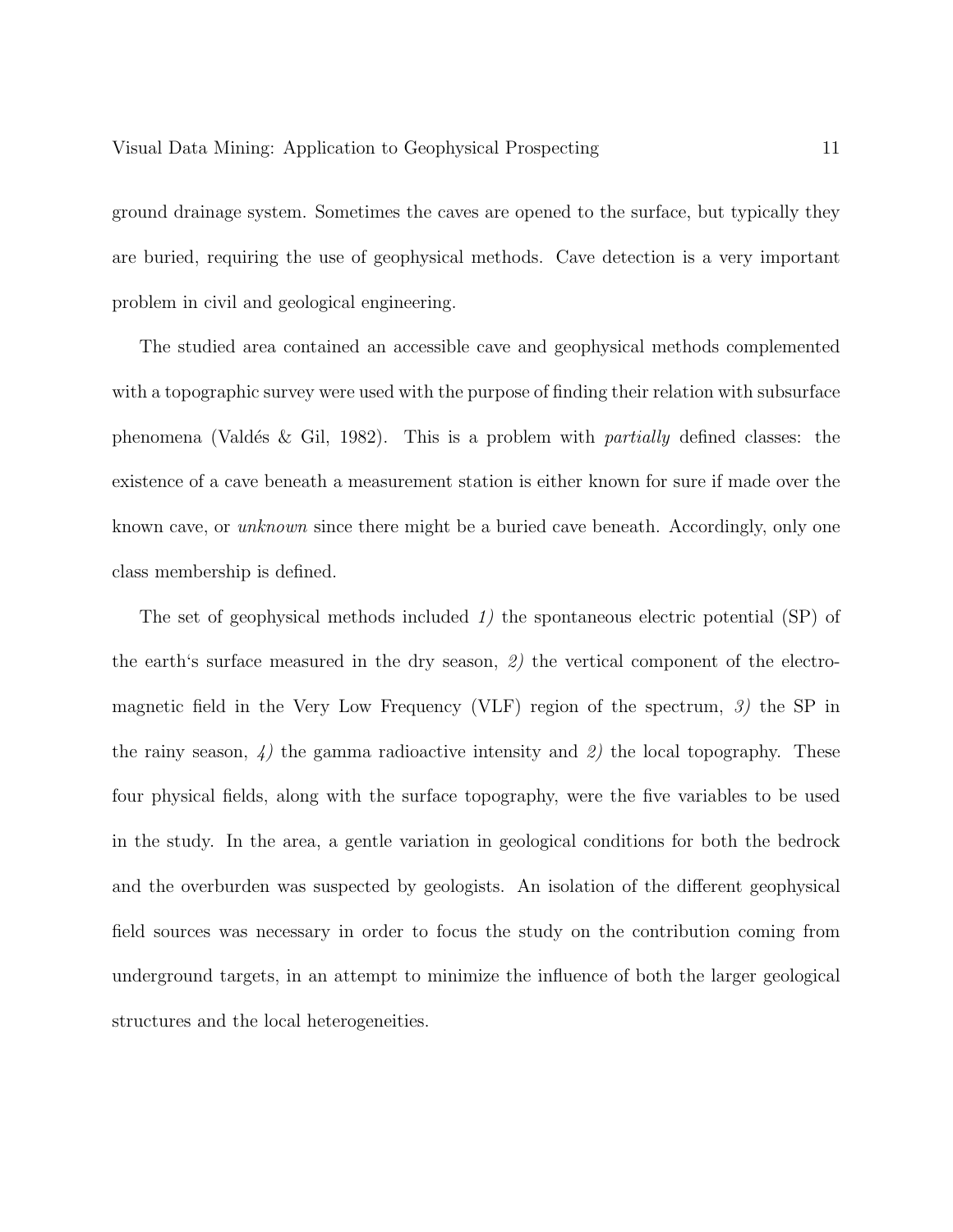### 6.1 Data Preprocessing

The complexity of these measured geophysical fields in the area is illustrated by the distribution of the standard scores corresponding to the gamma ray intensity and the surface topography. While radioactivity is highly noisy, topography shows few features. Both fields are shown in Fig.3 (top and bottom). Since the geophysical fields are measured using different units, in order to neutralize the effect of the different scales introduced by the units of measurement, all values were transformed to standard scores (i.e. to variables with zero mean and unit variance).

Each geophysical field was assumed to be described by the following additive two-dimensional model composed of trend, signal, and random noise:  $f(x,y) = t(x,y) + s(x,y) + n(x,y)$ . where f is the physical field, t is the trend, s is the signal, and n is the random noise component, respectively. To isolate an approximation of the signals produced by the underground target bodies, a linear trend term  $\hat{t}(x,y) = c_0 + c_1x + c_2y$  was fitted (by least squares) and subtracted from the original field. The residuals  $\hat{r}(x,y) = f(x,y) - \hat{t}(x,y)$ were then filtered by direct convolution with a low pass finite-extent impulse response twodimensional filter to attenuate the random noise component. Such convolution is given by  $\hat{s}(x, y) = \sum_{k_1 = -N}^{N}$  $\nabla^N$  $\lim_{k_2=-N} h(k_1, k_2)\hat{r}(x - k_1, y - k_2)$  where  $\hat{r}(x, y)$  is the residual,  $\hat{s}(x, y)$  is the signal approximation, and  $h(k_1, k_2)$  is the low-pass zero-phase shift filter.

The collection of residual fields (as an approximation to the signals for all physical fields)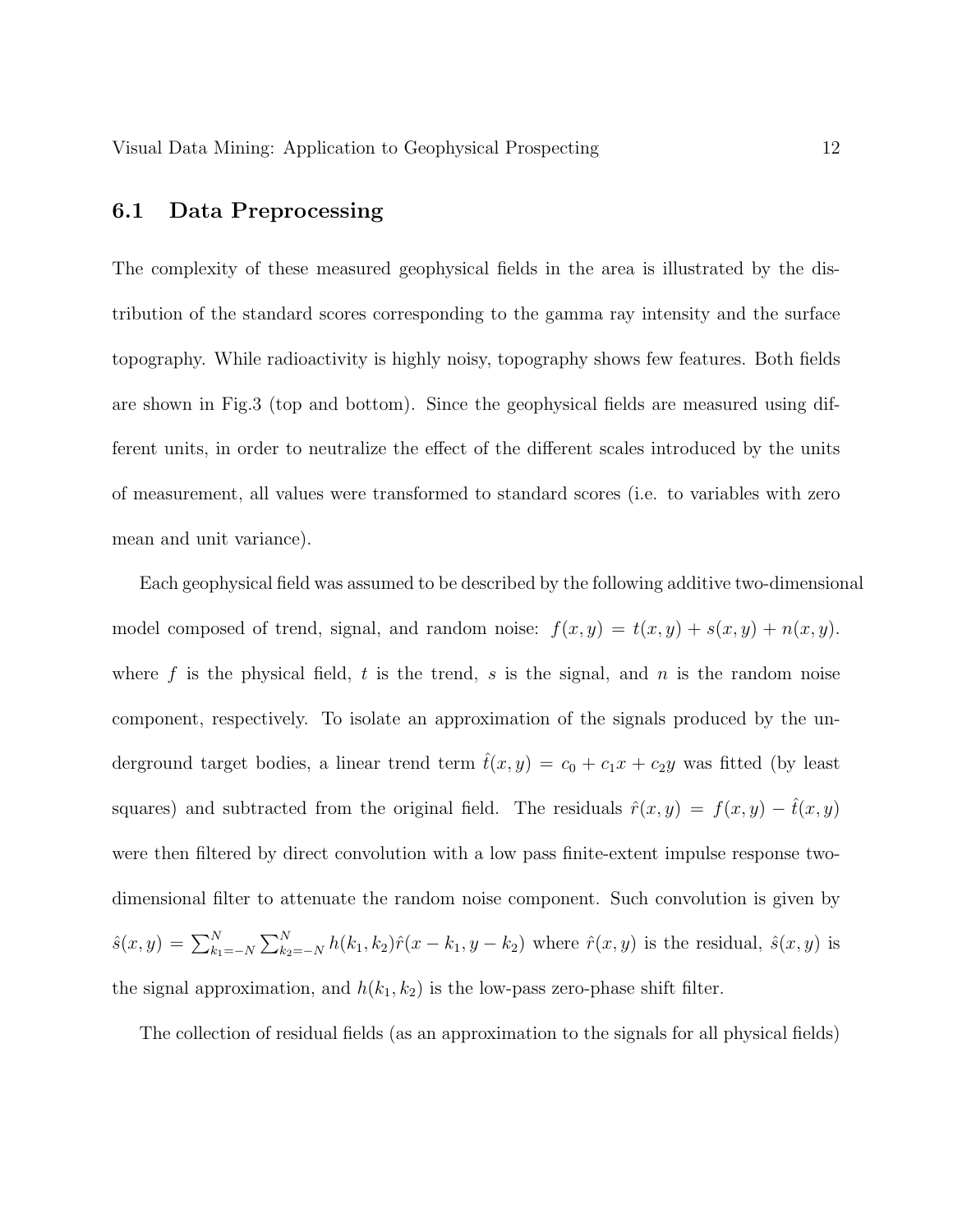was used for analysis. In total, 1225 points in a regular grid were measured for the five physical fields previously mentioned. As a last preprocessing step, the data was clustered with a simple clustering method (the leader algorithm (Hartigan, 1975)). This algorithm operates with a dissimilarity or similarity measure and a preset threshold. A single pass is made through the data objects, assigning each object to the first cluster whose leader (i.e. representative) is close enough (or similar enough) to the current object w.r.t. the specified measure and threshold. If no such matching leader is found, then the algorithm will set the current object to be a new leader; forming a new cluster. In particular, for heterogeneous data involving mixtures of nominal and ratio variables, the Gower similarity measure (Gower, 1971) has proven to be suitable. For objects i and j the similarity is given by

$$
S_{ij} = \sum_{k=1}^{p} s_{ijk} / \sum_{k=1}^{p} w_{ijk}
$$
 (2)

where the weight of the attribute  $(w_{ijk})$  is set equal to 0 or 1 depending on whether the comparison is considered valid for attribute k. If  $v_k(i), v_k(j)$  are the values of attribute k for objects  $i$  and  $j$  respectively, an invalid comparison occurs when at least one of them is missing. In this situation,  $w_{ijk}$  is set to 0. For quantitative attributes (like the ones of the datasets used in the paper), the scores  $s_{ijk}$  are assigned as  $s_{ijk} = 1 - |v_k(i) - v_k(j)|/R_k$ where  $R_k$  is the range of attribute k. For nominal attributes  $s_{ijk} = 1$  if  $v_k(i) = v_k(j)$ , and 0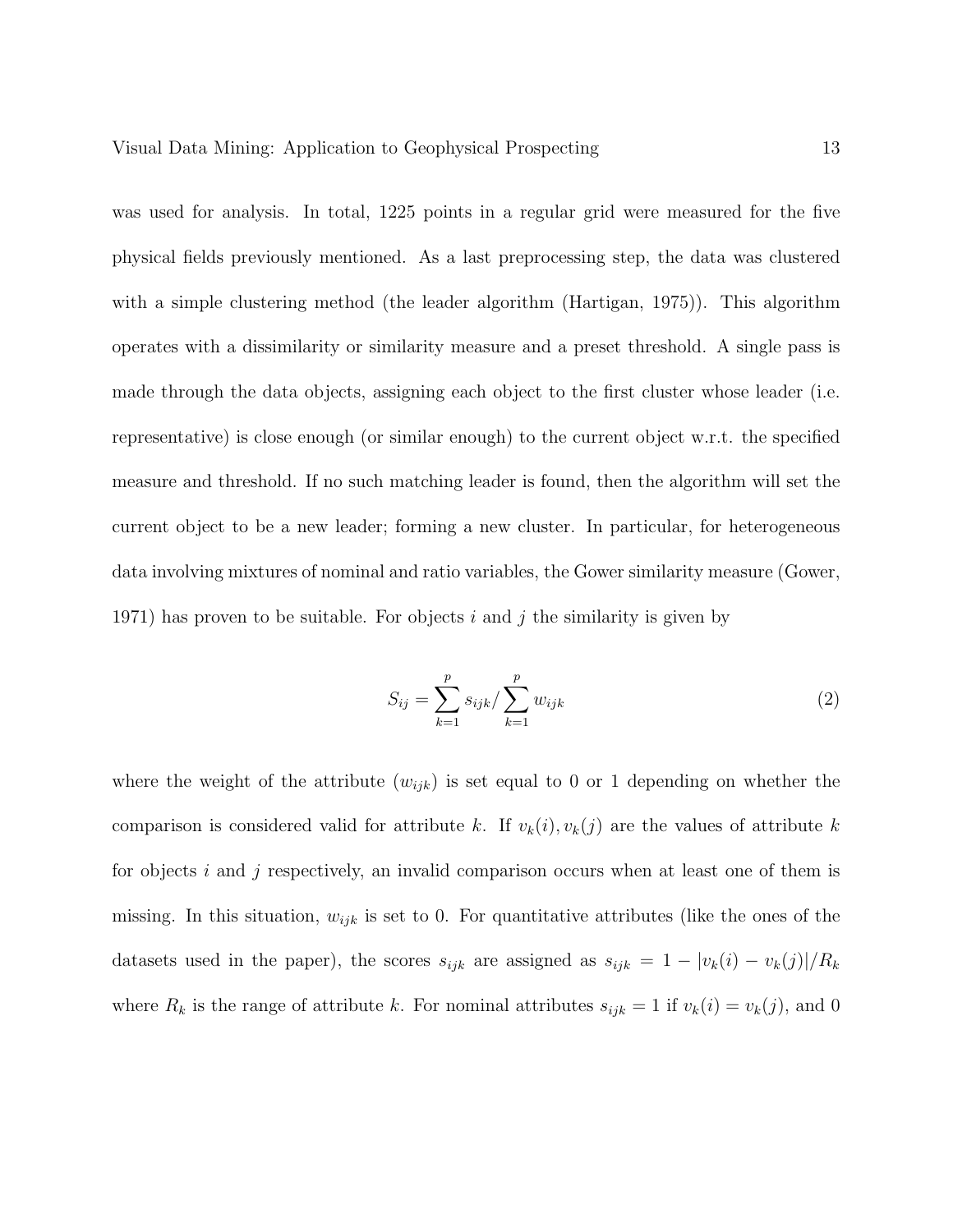otherwise.

The Gower's similarity measure was used with a threshold value of 0.97. As a result, 648 leaders (cluster representatives) were found, corresponding to a subset of the original data. This smaller data set retains most of the original similarity structure because of the high threshold value.

## 7 Main Results

A series of multi- and single objective experiments were performed in order to study some of the properties of the data used within this study.

The experimental settings for the multi-objective experiments are shown in Table-1, which comprise a description of the data, the leader algorithm options, the evolutionary multi-objective optimization options, and the two objective function parameters, including the parameters used for non-linear discriminant analysis.

The 3 multi-objective experiments each generate approximately 10 distinct multi-criteria solutions, which lead to a total of approximately 30 distinct solutions for the multi-criteria problem. Fig-4 shows the solutions and the resulting Pareto Front for the two objective functions (neural network classification error and sammon error of the constructed space w.r.t. the original space dissimilarity matrix) that were obtained by the NSGA-II algorithm(Deb,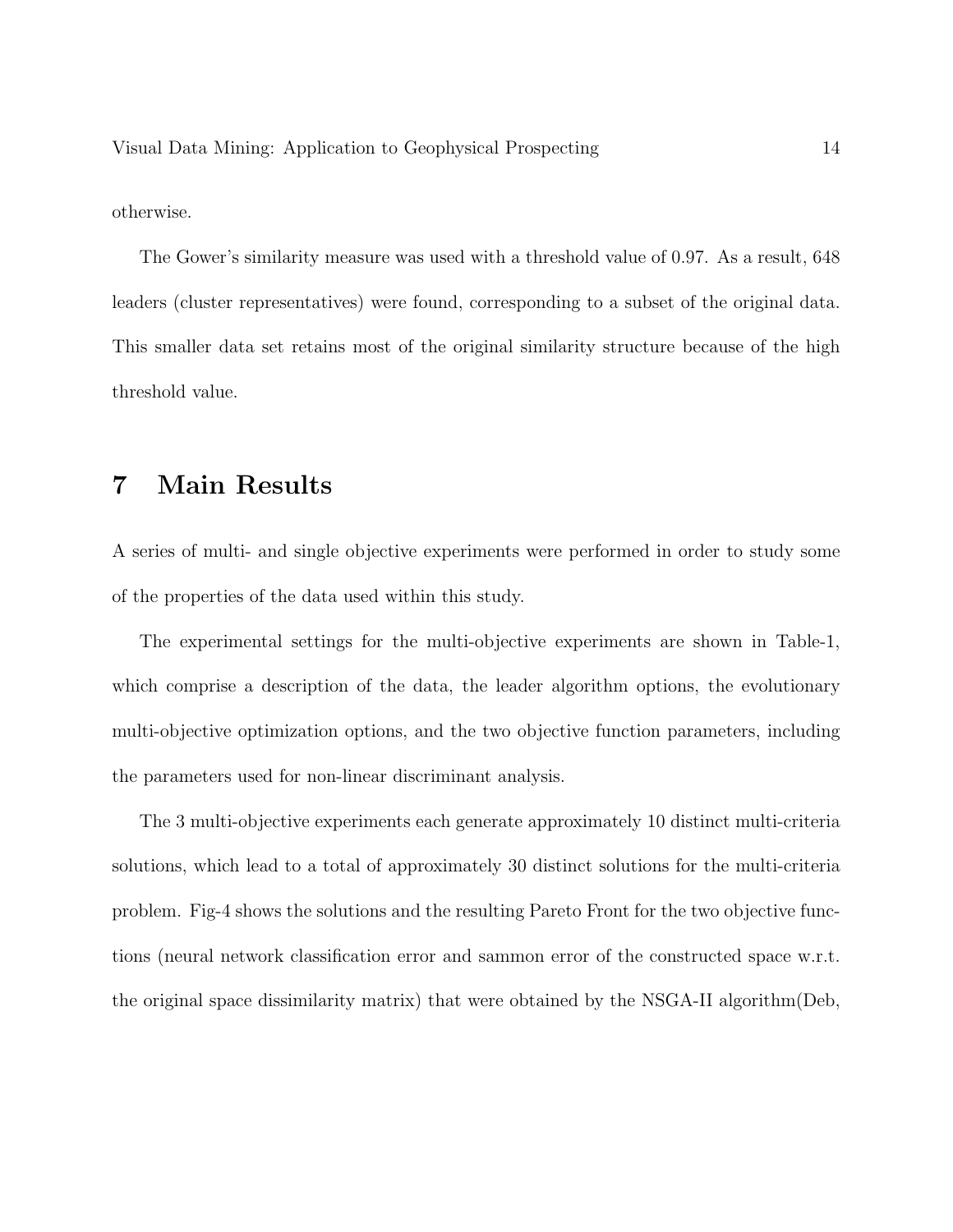Pratap, et al., 2000). Three solutions were selected from Fig-4

that represent the two extremes and a compromise of these two objectives. These selections were then each visualized by constructing a 3-dimensional VR space from the hidden layer of the neural network solutions as shown in Fig-5. The leftmost representation in Fig-5 shows the best multi-objective Sammon error solution, with the property of preserving data structure. While the rightmost representation shows the best multi-objective classification error solution; a space in which objects should be maximally separated in terms of their class membership (cave or unknown). The middle representation demonstrates a multi-objective compromised solution that attempts to both preserve the original data structure and separate the objects as much as possible w.r.t. class membership.

The extremal solutions found by multi-objective optimization as reported in Fig-4 were then compared to single-objective counterparts. In particular, the best structure preservation multi-objective solution was compared with a solution obtained by a single-objective optimization algorithm.

Table-2 presents the experimental settings used for the single-objective algorithm, in this case Fletcher-Reeves (Press, Flannery, Teukolsky, & Vetterling, 1986). The resulting 3-dimensional Fletcher-Reeves VR space is shown as the representation on the bottom of Fig-6. It has a lower Sammon error of 0.0266 compared to the multi-objective solution of 0.0383 and can be seen to contain a more pointed extremity on the right, indicating the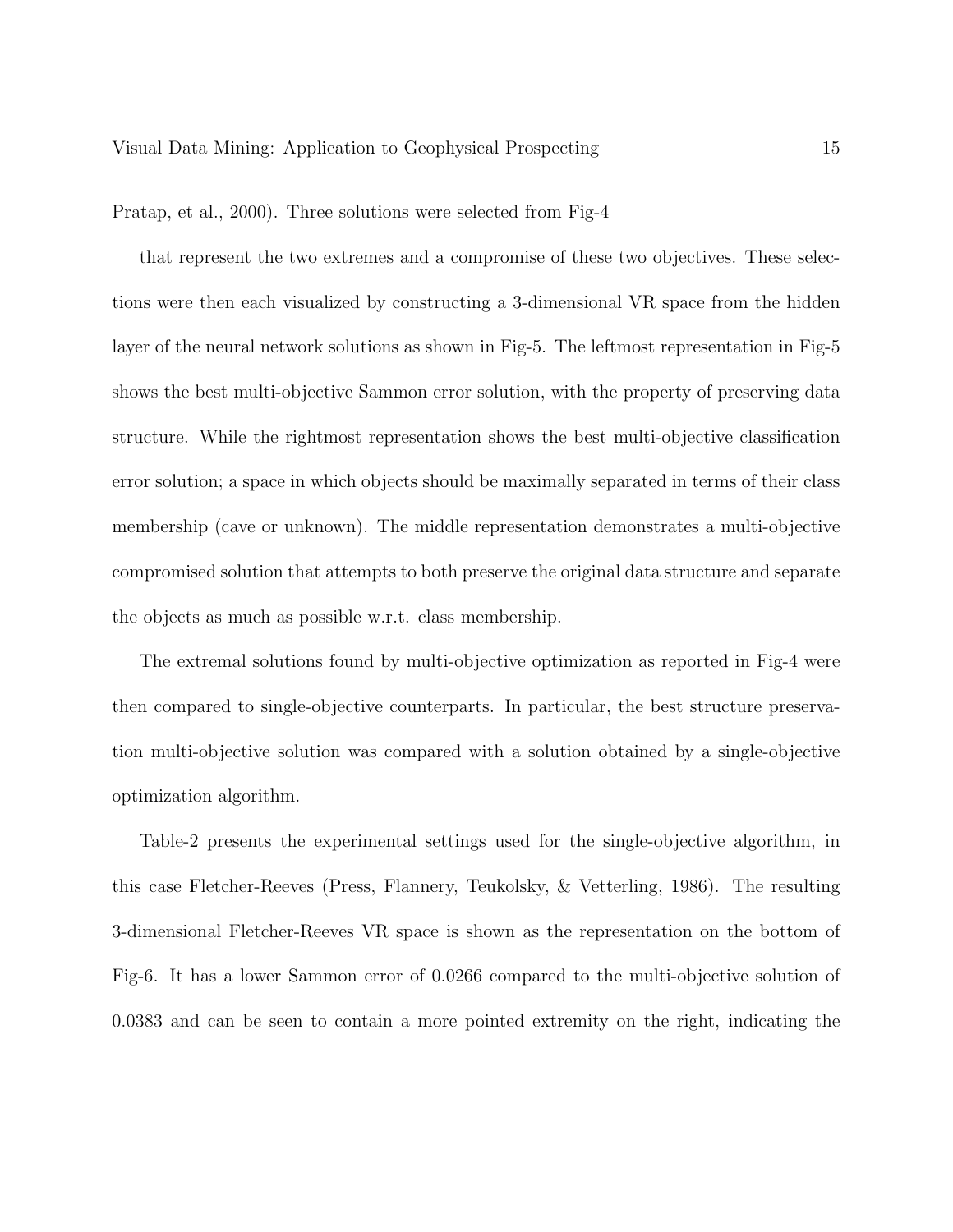original data structure nature.

The best classification preservation multi-objective solution was also compared to a singleobjective counterpart. The experimental settings for the single-objective optimization of classification error are shown in Table-3. The top of Fig-7 shows the best multi-objective classification error solution, while the bottom shows a representation of the best singleobjective solution. That is, the output of the hidden layer of the non-linear discriminant analysis feed forward neural network was orthogonalized w.r.t. variance via principal component analysis and then plotted in the 3 dimensional VR space as shown on the bottom of Fig-7. Overall, the top and bottom VR spaces generally separate the spaces into two regions, with the cave objects on the right and the unknown objects on the left. There are some unknown objects that have very similar properties as the cave objects, indicating potential prognostic ability of the two spaces. In addition, the single-objective solution can be seen to strongly polarize the space into the cave and unknown classes. In particular, with the exception of one cave object (see arrow in Fig-7), all of the cave objects are clustered within a circled region of the space. The other pole of the space can be seen to contain another cluster of more densely packed objects. This other cluster represents objects that can be most dramatically non-linearly separated in terms of class structure from the cave objects, indicating their "non-caveness".

The output of the last hidden layer of the NDA network trained with genetic algorithms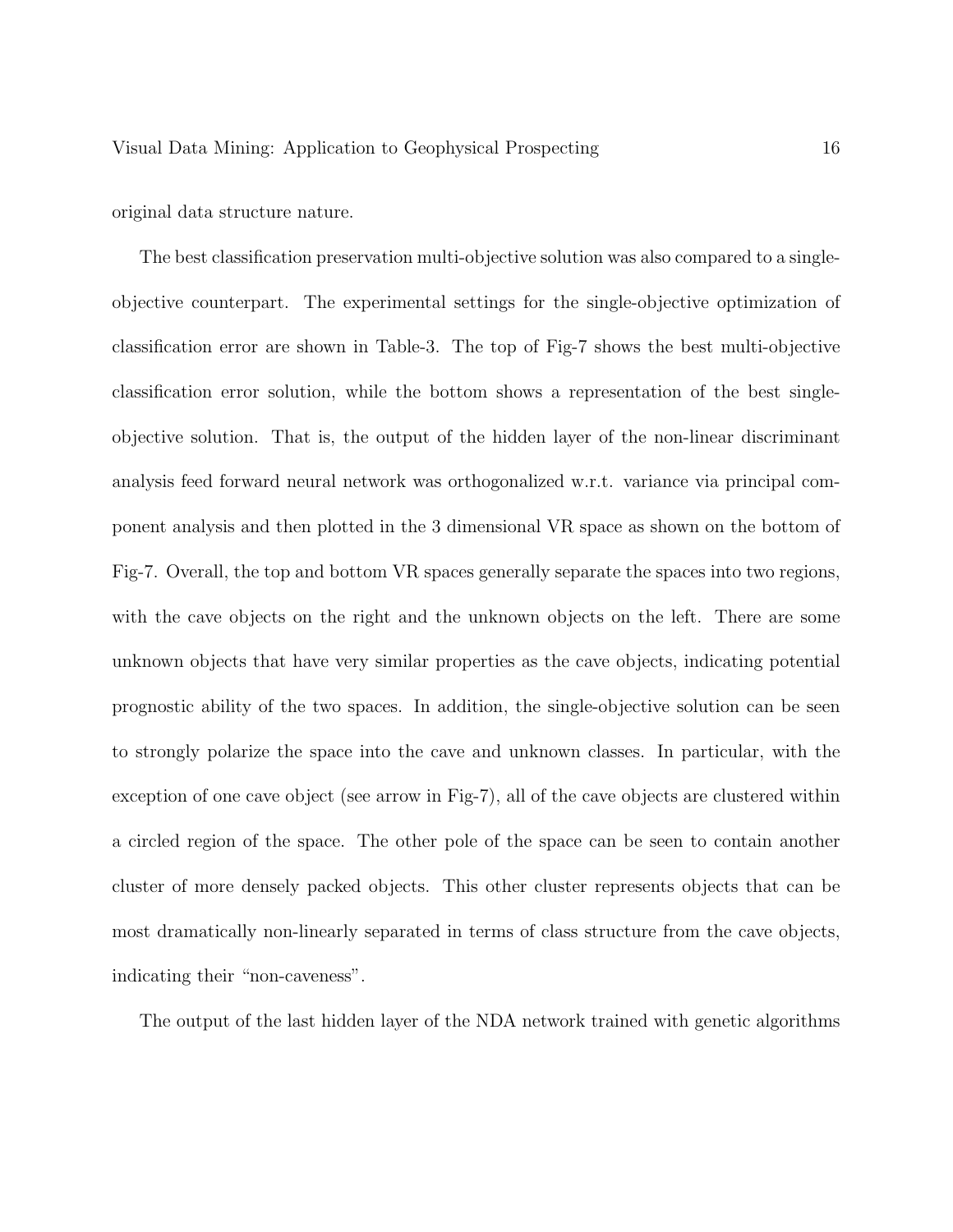in single-objective mode (targeting a 3D new space) can be described by:

$$
X = \varphi_x(v_1, v_2, v_3, v_4, v_5)
$$
  

$$
Y = \varphi_y(v_1, v_2, v_3, v_4, v_5)
$$
  

$$
Z = \varphi_z(v_1, v_2, v_3, v_4, v_5)
$$

where  $\{v_1, v_2, v_3, v_4, v_5\}$  are the original variables (i.e. the transformed physical fields), X, Y, Z are the variables in the new space, and  $\varphi_x, \varphi_y, \varphi_z$  are the non-linear functions of the original variables defining the mapping performed by the NDA neural network. The distribution of the data in the transformed space reveals a clearly polarized structure, which is further refined by the principal component (PC) transformation which was applied to the  $X, Y, Z$  variables of the new space, to create yet another new space (the principal components space).

$$
PC_1 = \psi_1(\varphi_x, \varphi_y, \varphi_z) = \psi_1 \circ \varphi
$$
  

$$
PC_2 = \psi_2(\varphi_x, \varphi_y, \varphi_z) = \psi_2 \circ \varphi
$$
  

$$
PC_3 = \psi_3(\varphi_x, \varphi_y, \varphi_z) = \psi_3 \circ \varphi
$$

where  $\psi_1, \psi_2, \psi_3$  are the classical linear functions involved in the PC transformation. As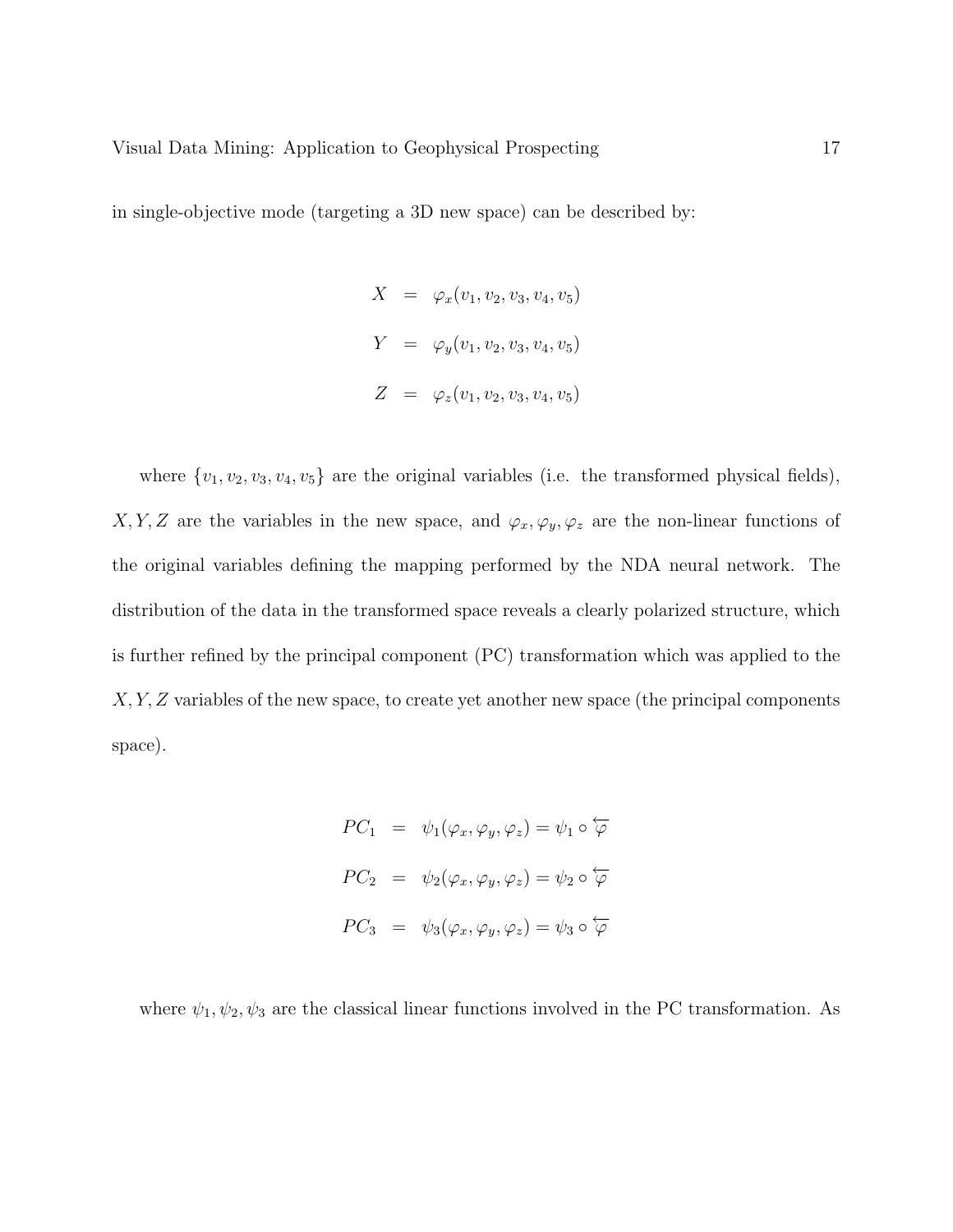a whole, the process is expressed by a transformation given by function compositions  $\psi_i \circ \varphi$ , where  $i \in [1,3]$ . It is clear from Table-4 that the first component accounts for about 97% of the total variance, thus explaining the separation of the elements of the *cave* and *unknown* classes.

The NDA transformed space (Fig-7 bottom) shows a remarkable polarization of the pattern vectors in two half spaces. The rightmost half space contains all of the vectors corresponding to the known class (*cave*) which on the other hand have the positive values of the first PC. Moreover, almost all of the vectors of the cave class reside at the very extreme of the distribution, thus exhibiting the largest positive values of the first PC. The leftmost half space is composed only of elements of the *unknown* class, with negative values of the first component. The very nature of the NDA network indicates that these vectors correspond to measurements made on sites much less likely to have a cave underneath, and there is a densely packed cluster of such objects exhibiting the largest negative values. There is a much less dense middle space in between the two extremes representing the elements whose properties do not allow a clear distinction, therefore conforming an undecidable region. Clearly, the value of the first principal component is a measure of the degree of "cavehood" expected for the corresponding vector of the transformed physical fields, and accordingly, its spatial distribution should give an indication about where to expect the presence of other caves, not yet opened to the surface. The distribution of the nonlinear composition  $\psi_1 \circ \overleftarrow{\varphi}$  over the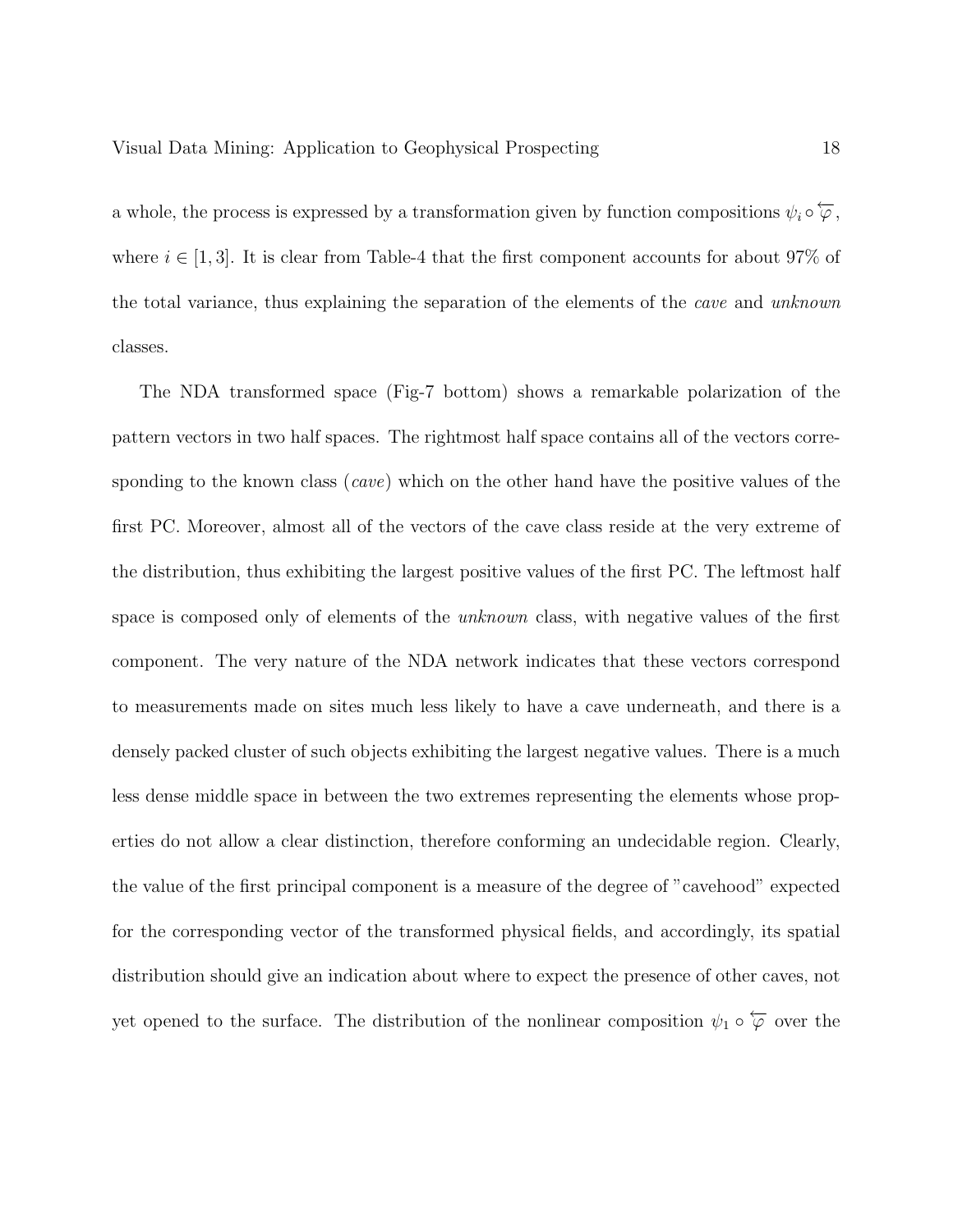studied area is shown in Fig- 8(left). This first principal component representings roughly 96.7% of the variance of the best non-linear discriminant neural network solution (which provides 3 non-linear attributes from the original 5) as found by the single objective (classification error minimization) optimization algorithm. There is a clear a central ridge of high values coinciding with the zone where the known cave is located, and a fading hallo as the distance from the cave increases, until it becomes almost nonexistent at the East-West borders. Geologically, this result is consistent with the nature of the karstification process, and the very fuzzy nature of geological boundaries, as known from ore and other kind of underground deposits. As such, the  $\psi_1 \circ \overleftarrow{\varphi}$  function can be used as a base for constructing a data-driven fuzzy membership function for the cavehood property. In addition, it is interesting to observe the presence of an almost circular feature at the central-left portion of Fig- 8, exhibiting high positive  $\psi_1 \circ \overleftarrow{\varphi}$  values, suggesting the potential presence of buried caves in that area. A borehole drilled at that location hit a buried cavity.

### 7.1 Gene Expression Programming Results

In order to obtain a more precise mathematical description of the  $\psi_1 \circ \overleftarrow{\varphi}$  function, genetic programming in the variant of GEP was applied with the purpose of finding a compact analytical representation of the composite mapping. Several experiments were performed targeting root mean squared error (RMSE) and relative absolute error (RAE) minimization.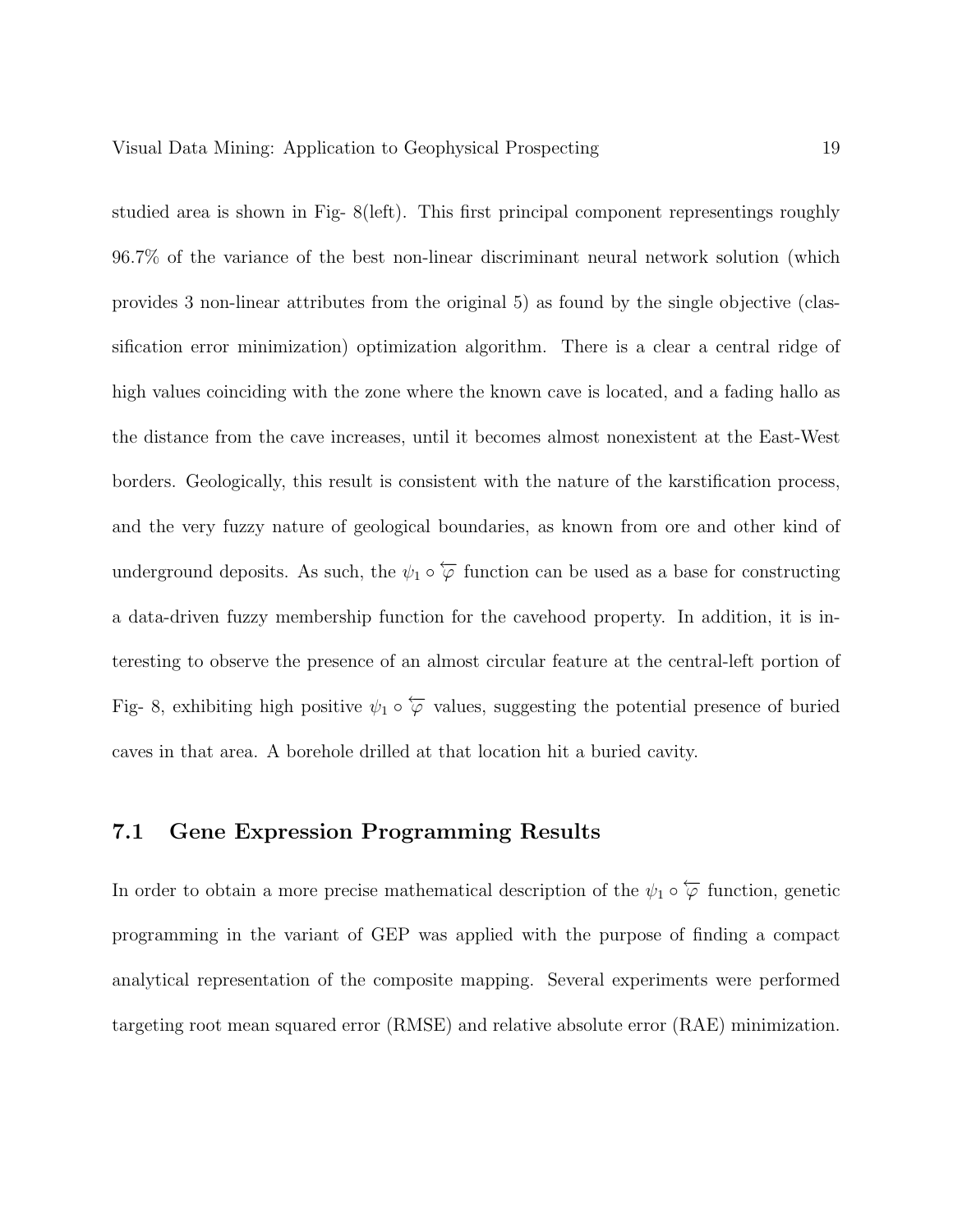The results are shown in Table 5

In particular, Model-1 has low RMSE, as well as the highest correlation, therefore representing a good approximation to the combined action of the NDA neural network, in functional composition with the PC orthogonal transformation. The analytic approximation to  $\psi_1 \circ \overleftarrow{\varphi}$  function is given by the expression:

$$
(\widehat{\psi_1 \circ \varphi})(v_1, v_2, v_3, v_4, v_5) = \frac{v_2(k_1 + v_2)}{k_2 - v_4} + \frac{v_0}{\cos(v_4 + v_1 + \sin(v_2)) + k_3} + (\sin(v_1 + v_4) + v_4 + v_1)\sin(k_4)
$$
\n(3)

with the constants  $k_1 = 2.304687$ ,  $k_2 = -6.591217$ ,  $k_3 = -2.893525$  and  $k_4 = 3.815918$ . The spatial distribution of this function is shown in Fig-8 (right), which remarkably approximates the original distribution obtained by the compositional application of the NDA network and the PC orthogonal transformation. The features corresponding to the known cave and the circular anomaly (where the previously unknown cave was found) are completely retained by the analytic function  $\psi_1 \circ \overleftarrow{\varphi}$ , evidencing the effectiveness of the GEP approach.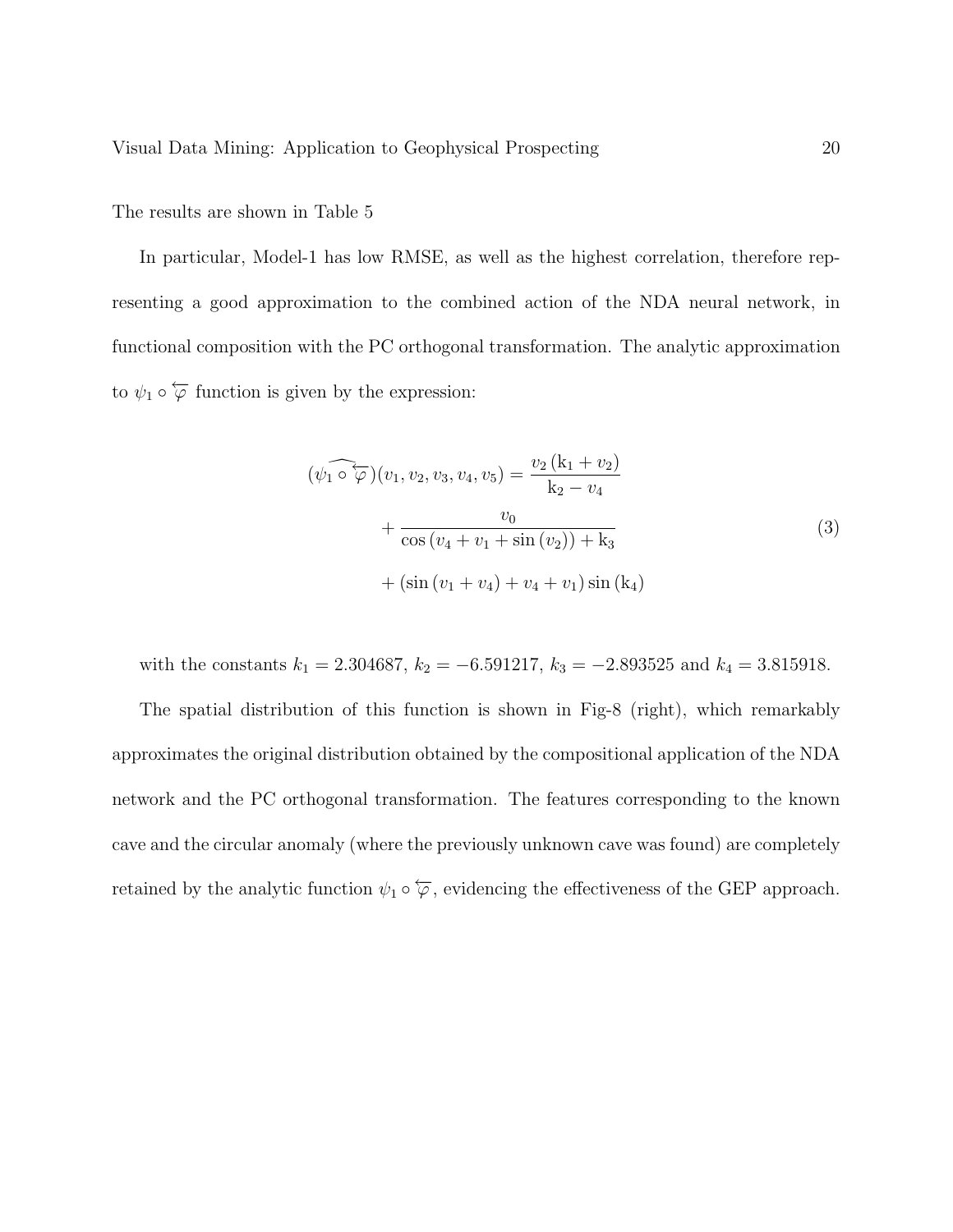## 8 Conclusions

The combination of several computational intelligence approaches such as NDA neural networks, multi-objective optimization using genetic algorithms proved to be very effective for constructing new feature spaces for visual data mining. In particular, spaces oriented to maximize structure preservation (using the last hidden layer output of the NDA network) and classification accuracy (using the network's output layer) simultaneously can be constructed using the set of solutions lying along the Pareto front, even for real world problems with partially defined classes. Complex properties like those obtained by successive application of different nonlinear and linear mappings can be approximated effectively by genetic programming techniques like GEP.

# Acknowledgment

The authors would like to thank Robert Orchard from the Integrated Reasoning Group (National Research Council Canada, Institute for Information Technology) for his constructive criticism of the first draft of this paper.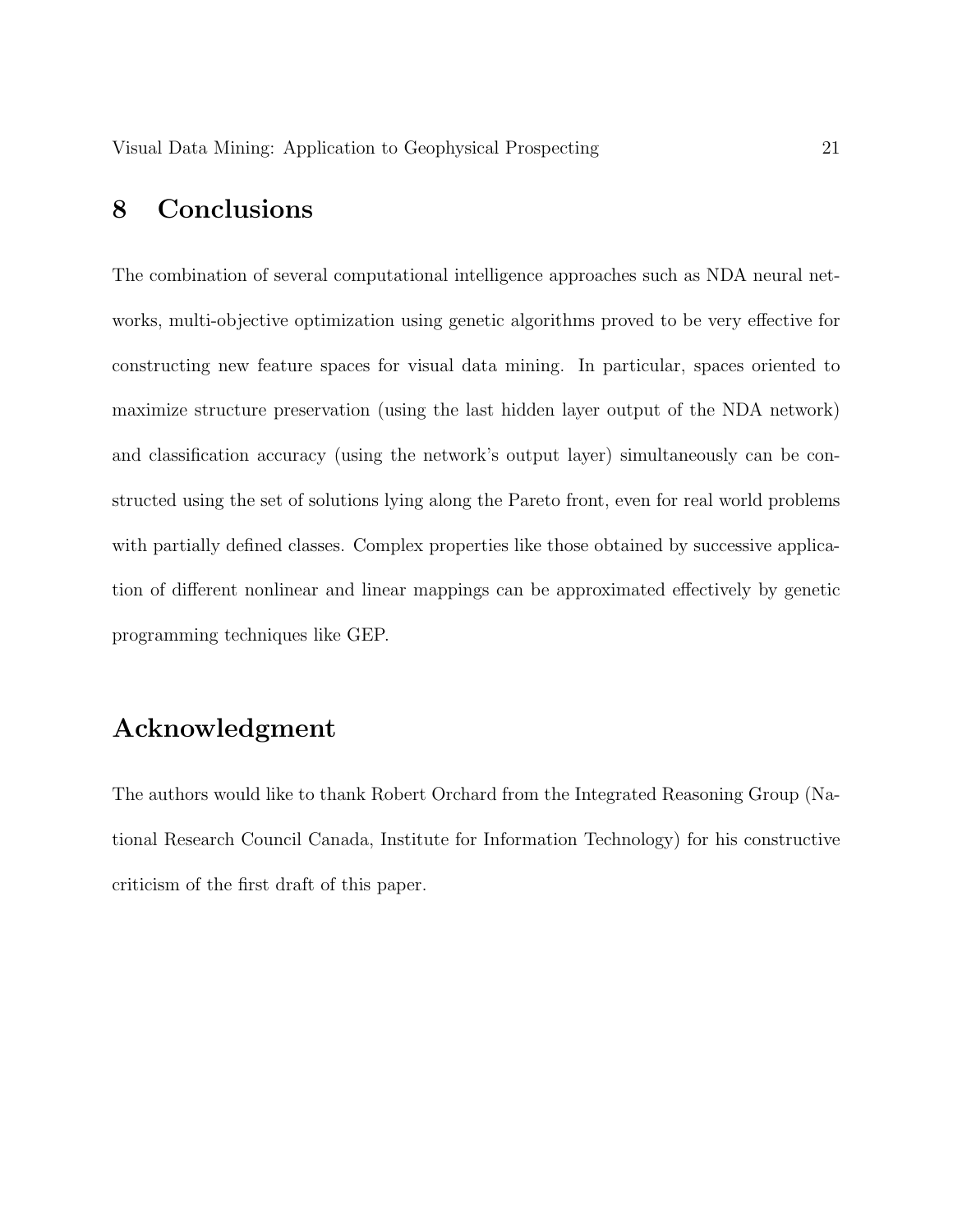### References

- Borg, I., & Lingoes, J. (1987). *Multidimensional similarity structure*. Springer-Verlag.
- Burke, E., & Kendall, G. (2005). *Search methodologies: Introductory*. New York: Springer Science and Business Media, Inc.
- Chandon, J., & Pinson, S. (1981). *Analyse typologique. théorie et applications*. Masson, Paris.
- Deb, K., Agarwal, S., & Meyarivan, T. (2002). A fast and elitist multi-objective genetic algorithm: Nsga-ii. *IEEE Transactions on Evolutionary Computation*, *6* (2), 181–197.
- Deb, K., Agarwal, S., Pratap, A., & Meyarivan, T. (2000, September). A fast elitist non-dominated sorting genetic algorithm for multi-objective optimization: Nsga-ii. In *Proceedings of the parallel problem solving from nature vi conference* (pp. 849–858). Paris, France.
- Deb, K., Pratap, A., Agarwal, S., & Meyarivan, T. (2000). *A fast and elitist multi-objective genetic algorithm: Nsga-ii* (Tech. Rep. No. 2000001). Kanpur, India: Kanpur Genetic Algorithms Laboratory(KanGAL), Indian Institute of Technology.
- Ferreira, C. (2001). Gene expression programming: A new adaptive algorithm for problem solving. *Journal of Complex Systems*, *13* (2), 87–129.
- Ferreira, C. (2002). *Gene expression programming: Mathematical modeling by an artificial intelligence*. Angra do Heroismo, Portugal.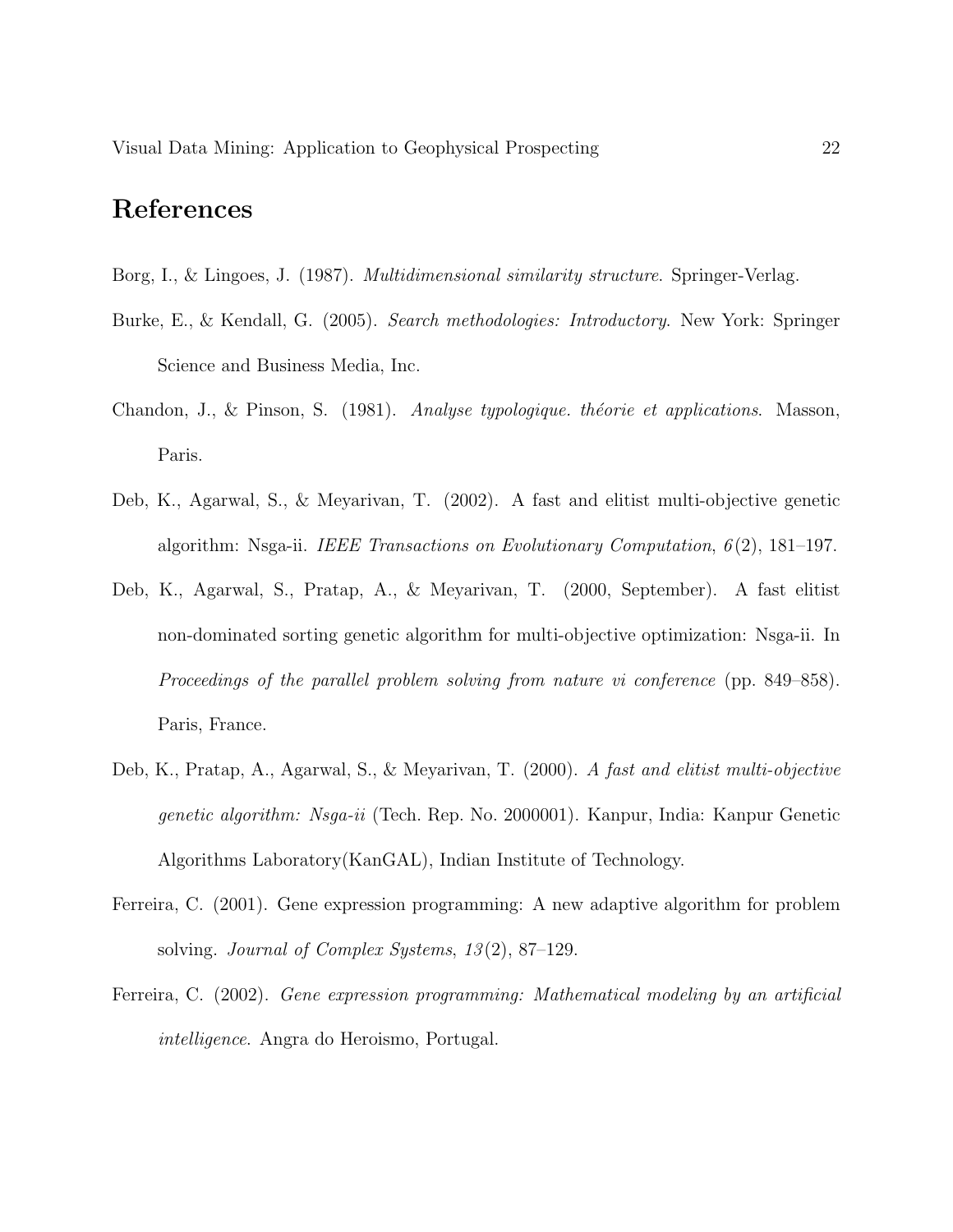- Gower, J. (1971). A general coefficient of similarity and some of its properties. *Biometrics*, *1* (27), 857–871.
- Hartigan, J. (1975). *Clustering algorithms*. John Wiley & Sons.
- Jain, A. K., & Mao, J. (1992). *Artificial neural networks for nonlinear projection of multivariate data.* Baltimore, MD.
- Jianchang, M., & Jain, A. (1995). Artificial neural networks for feature extraction and multivariate data projection. *IEEE Transactions On Neural Networks*, *6* (2), 1–27.
- Kruskal, J. (1964). Multidimensional scaling by optimizing goodness of fit to a nonmetric hypothesis. *Psichometrika*(29), 1–27.
- Mao, J., & Jain, A. K. (1993, March). *Discriminant analysis neural networks.* San Francisco, California.
- Mao, J., & Jain, A. K. (1995). Artificial neural networks for feature extraction and multivariate data projection. *IEEE Transactions on Neural Networks*, *6*, 296–317.
- Pareto, V. (1896). *Cours d'economie politique.* Rouge, Lausanne.
- Press, W. H., Flannery, B. P., Teukolsky, S. A., & Vetterling, W. T. (1986). *Numerical recipes in c*. New York: Cambridge University Press.
- Sammon, J. W. (1969). A non-linear mapping for data structure analysis. *IEEE Transactions on Computers*, *C18*, 401–408.
- Vald´es, J. J. (2002a). Similarity-based heterogeneous neurons in the context of general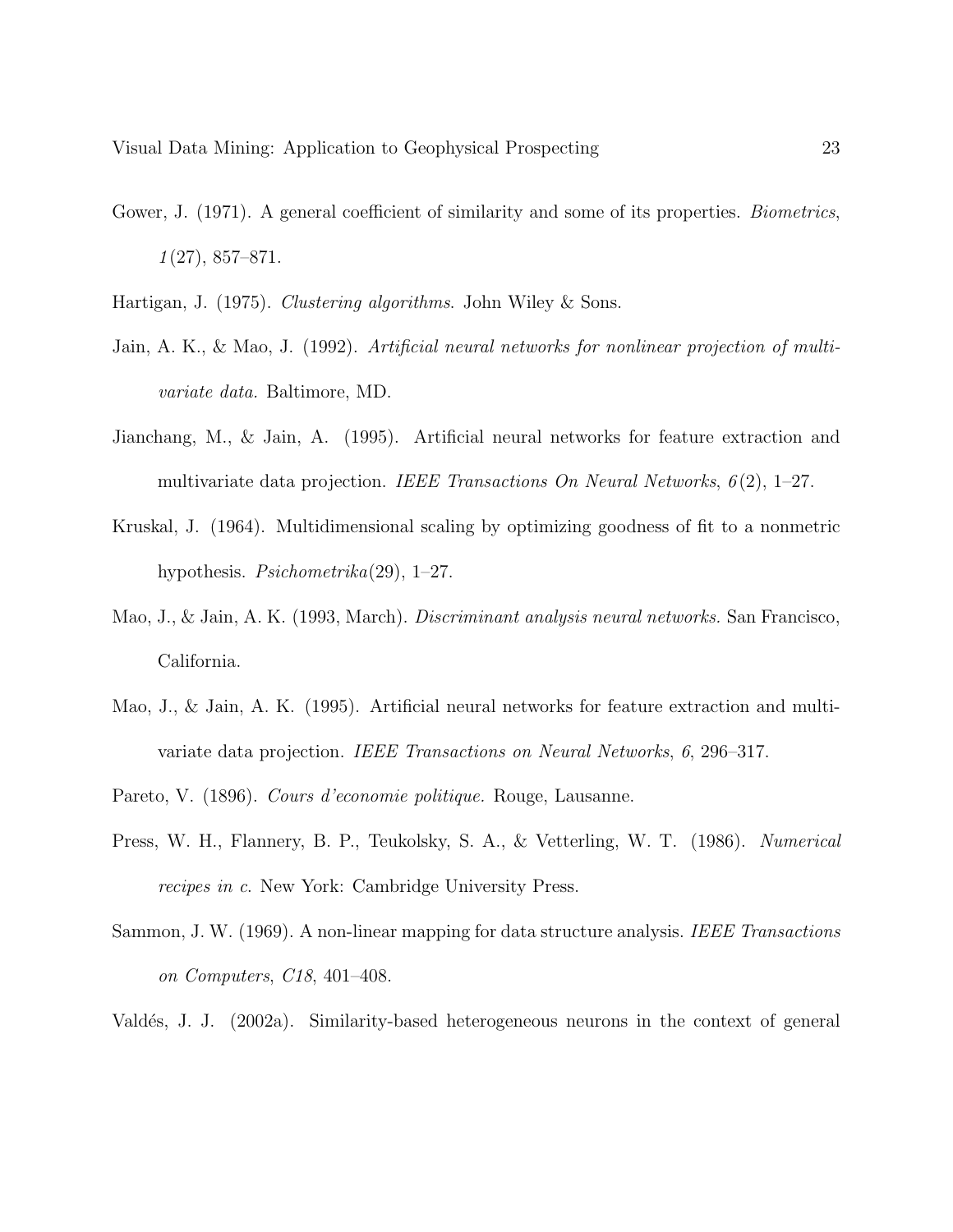observational models. *Neural Network World*, *12* (5), 499–508.

- Vald´es, J. J. (2002b, November). *Virtual reality representation of relational systems and decision rules.* Prague.
- Valdés, J. J. (2003). Virtual reality representation of information systems and decision rules. In *Lecture notes in artificial intelligence* (Vol. 2639, pp. 615–618). Springer-Verlag.
- Vald´es, J. J. (2004, September). *Building virtual reality spaces for visual data mining with hybrid evolutionary-classical optimization: Application to microarray gene expression data.* Marbella, Spain: ACTA Press, Anaheim, USA.
- Vald´es, J. J., & Barton, A. J. (2005). *Virtual reality visual data mining with nonlinear discriminant neural networks: Application to leukemia and alzheimer gene expression data.* Montreal, Canada.
- Valdés, J. J., & Gil, J. L. (1982). Application of geophysical and geomathematical methods in the study of the insunza karstic area (la salud, la habana). In *Proceedings of the first international colloquium of physical-chemistry and karst hydrogeology in the caribbean region* (pp. 376–384). La Habana.
- Webb, A. R., & Lowe, D. (1990). The optimized internal representation of a multilayer classifier. *Neural Networks*, *3*, 367–375.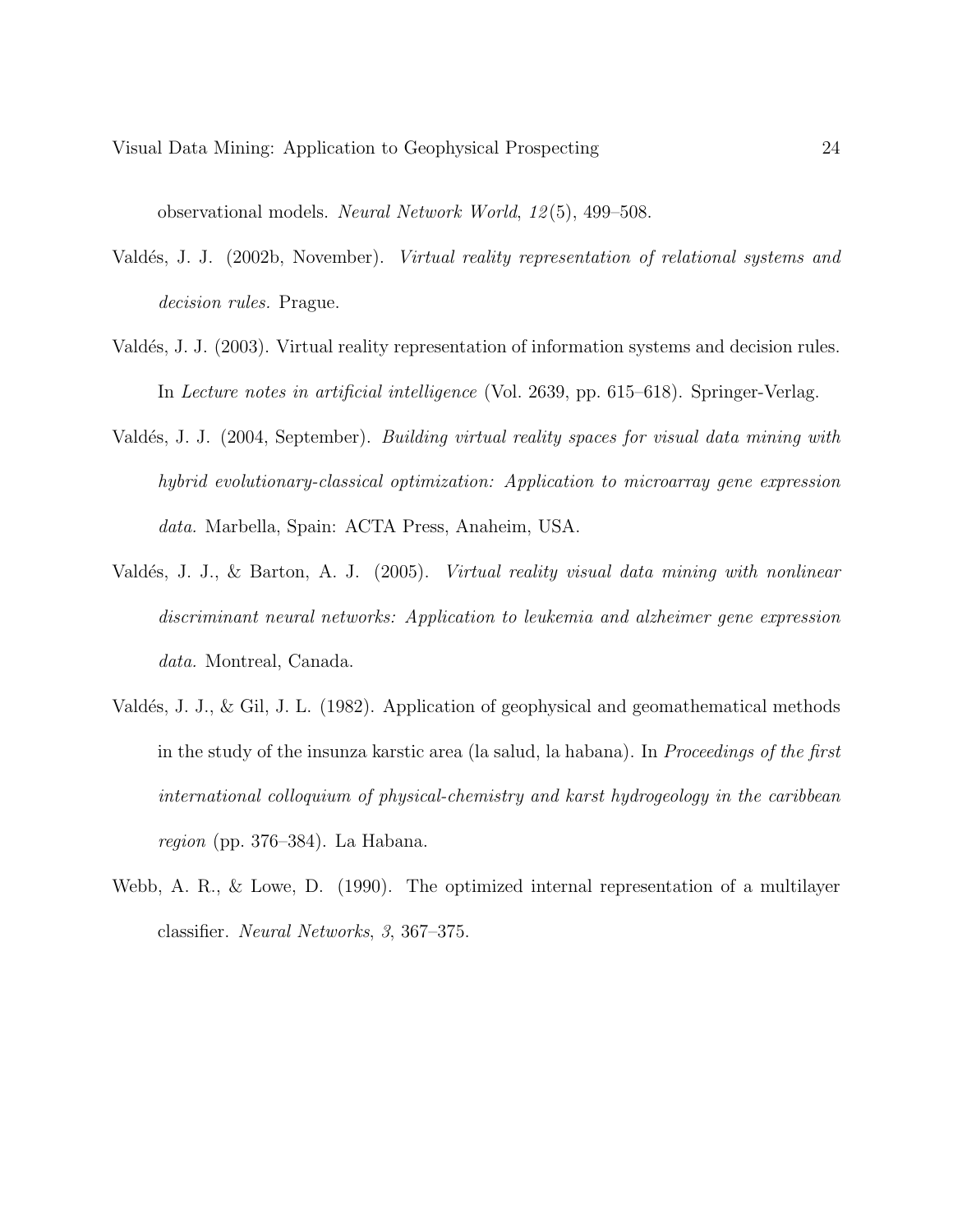Table 1: Experimental settings for *i)* the input data *ii)* the leader algorithm, *iii)* the evolutionary multi-objective optimization algorithm (NSGA-II), and *iv)* the objective functions (e.g. the non-linear discriminant analysis).

| Number of attributes        | 5                             |
|-----------------------------|-------------------------------|
| Number of objects           | 1225                          |
| Leader Algorithm            | variant: closest              |
| Similarity                  | Gower                         |
| Similarity Threshold        | 0.97                          |
| Number of Leaders           | 648                           |
| Population Size             | 400                           |
| Max. No. Iterations         | 2000                          |
| Chromosome Length           | Determined by NN layout       |
| Seed                        | Exp-1: 816, 523               |
|                             | Exp-2: 325, 617               |
|                             | Exp-3: 192, 893               |
| Probability of Crossover    | 0.8                           |
| Probability of Mutation     | 0.4                           |
| Optimization Direction      | Minimize (for all objectives) |
| Crossover Type              | Uniform, $prob = 0.6$         |
| Mutation Type               | Gaussian                      |
| Selection                   | Tournament, $prob = 0.6$      |
| Mutation and crossover      | yes                           |
| Initialization bounds       | $[-100, 100]$ per allele      |
| Fitness Type                | Raw                           |
| <b>Stopping Rule</b>        | After max. iterations         |
| Restart GA                  | No                            |
| 2 Objectives                | Classification Error and      |
|                             | Sammon Error                  |
| Network Layout              | 1 hidden layer (3 neurons)    |
|                             | output layer (2 neurons)      |
| <b>Activation Functions</b> | tanh for both layers          |
| NN Output Threshold         | 0                             |
|                             |                               |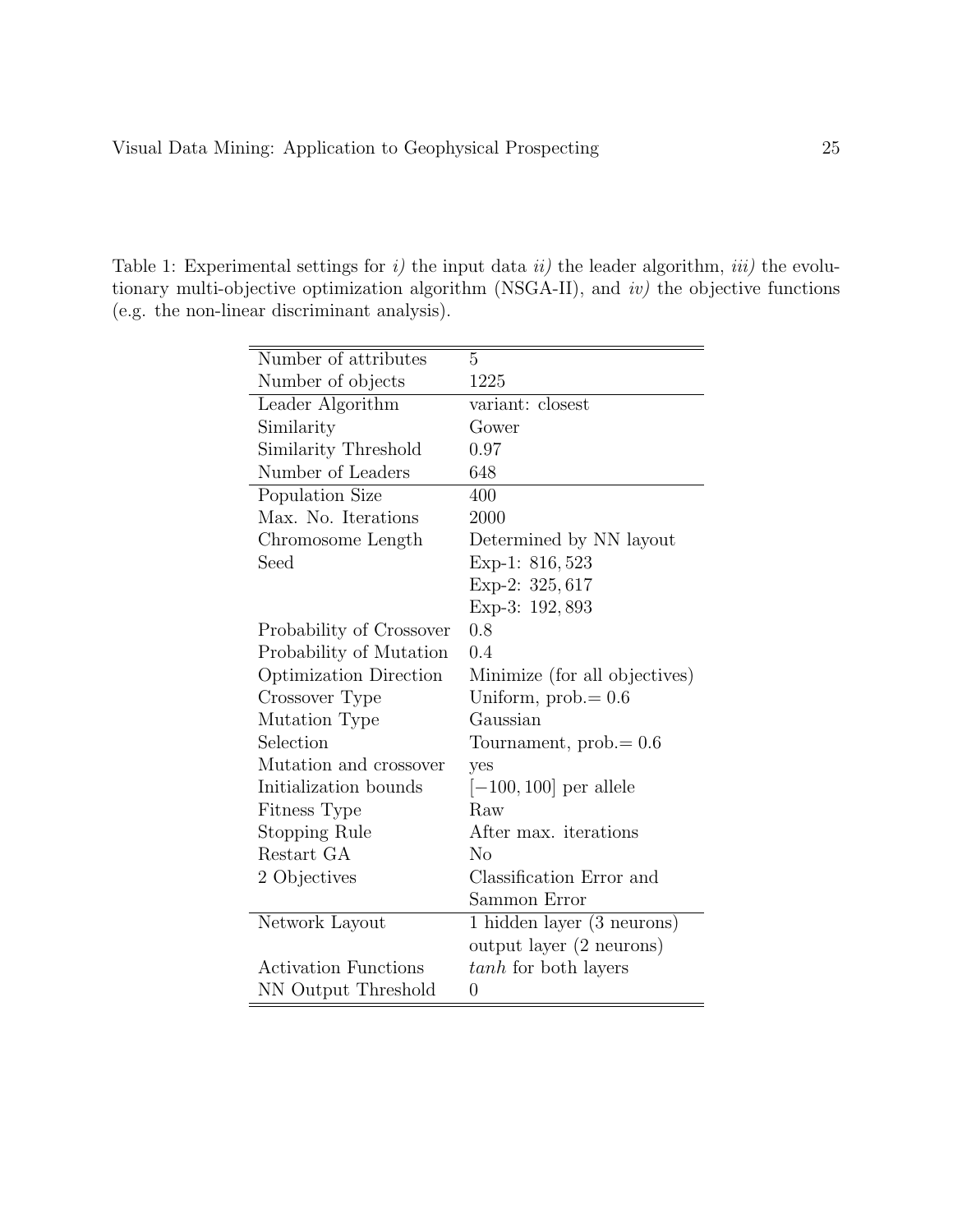Table 2: Experimental settings for single objective optimization of Sammon error using the Fletcher-Reeves algorithm.

| Optimization Method            | Fletcher-Reeves |
|--------------------------------|-----------------|
| Seed                           | $-16155$        |
| Maximum Number of Iterations   | 200             |
| Absolute Error Threshold       |                 |
| Relative Error Threshold       | 0.000001        |
| Dimension of the desired space | 3               |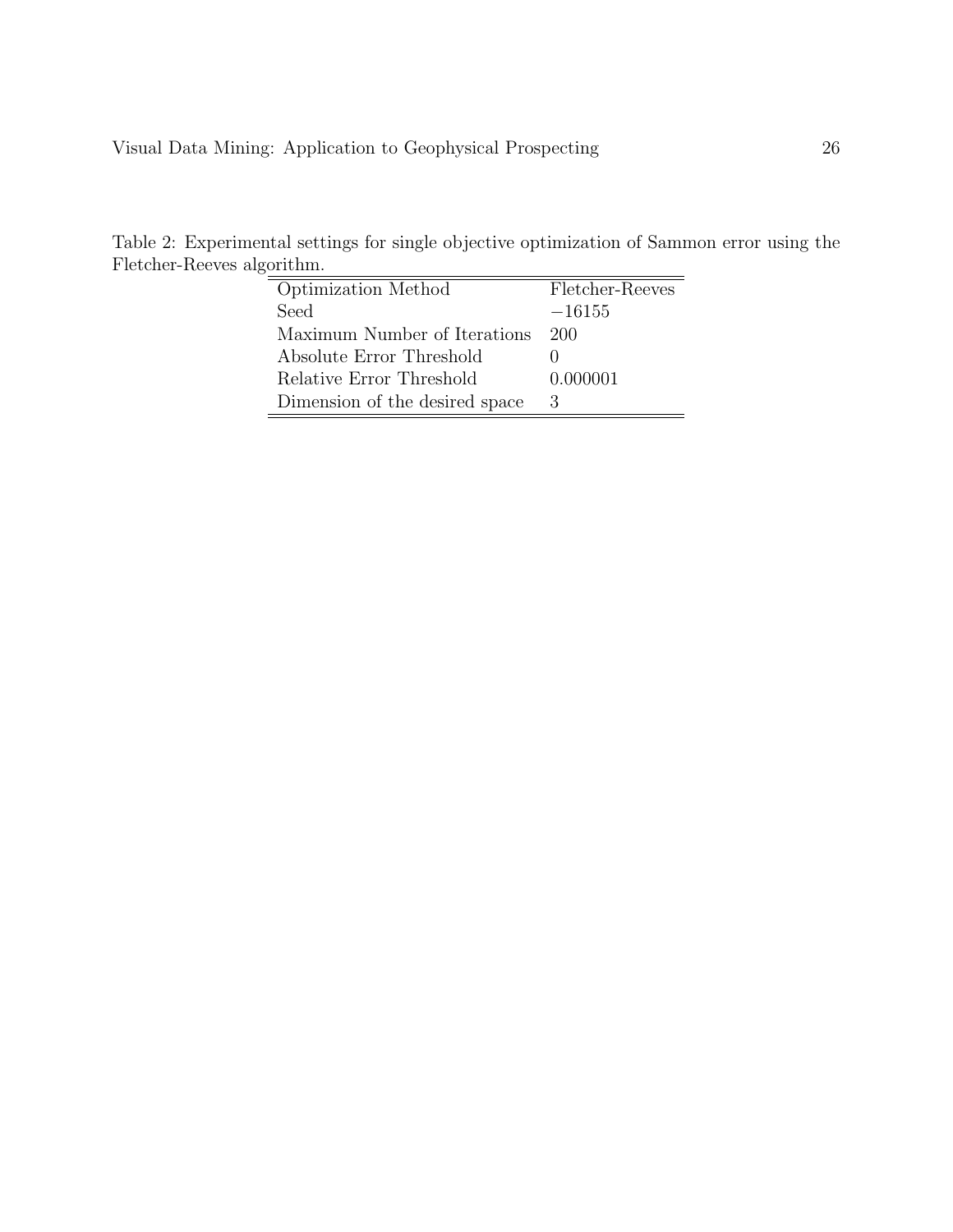Table 3: Experimental settings for single objective optimization of classification error using a genetic algorithm. See Table-1 for the experimental settings not listed.

| Population Size     | 100                  |
|---------------------|----------------------|
| Max. No. Iterations | 200                  |
| Seed                | 101                  |
| 1 Objective         | Classification Error |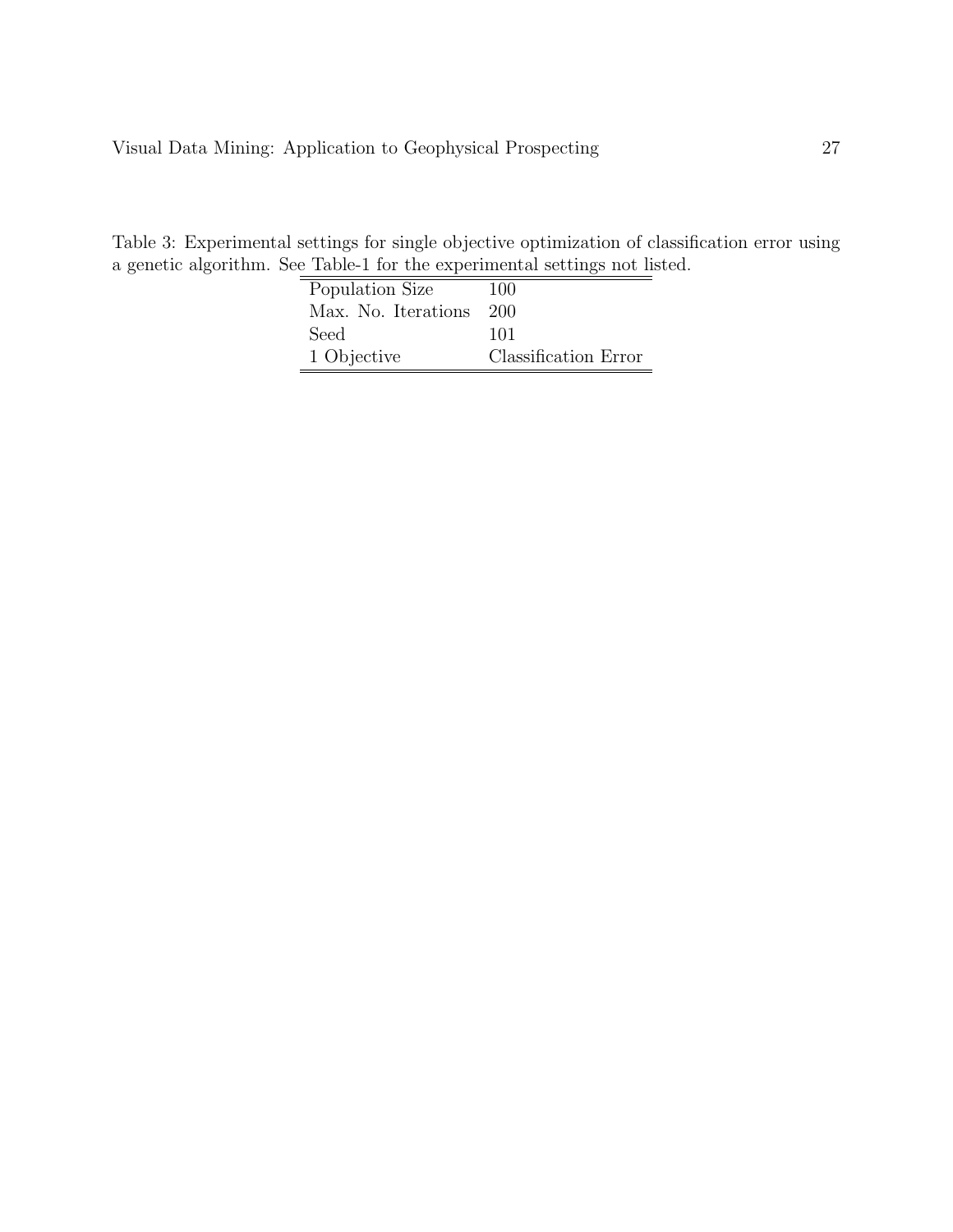| Mode        | Property          | $PC-1$ | $PC-2$ | $PC-3$ |
|-------------|-------------------|--------|--------|--------|
| Correlation | Eigenvalue        | 2.8984 | 0.0882 | 0.0134 |
| ,,          | Proportion        | 0.966  | 0.029  | 0.004  |
| ,,          | Cumulative        | 0.966  | 0.996  | 1.000  |
| Covariance  | Eigenvalue 1.8380 |        | 0.0539 | 0.0086 |
| יי          | Proportion        | 0.967  | 0.028  | 0.005  |
| ,,          | Cumulative        | 0.967  | 0.995  | 1.000  |

Table 4: Principal components results for the NDA 3-D space. For all modes, the first component accounts about  $97\%$  of the total variance.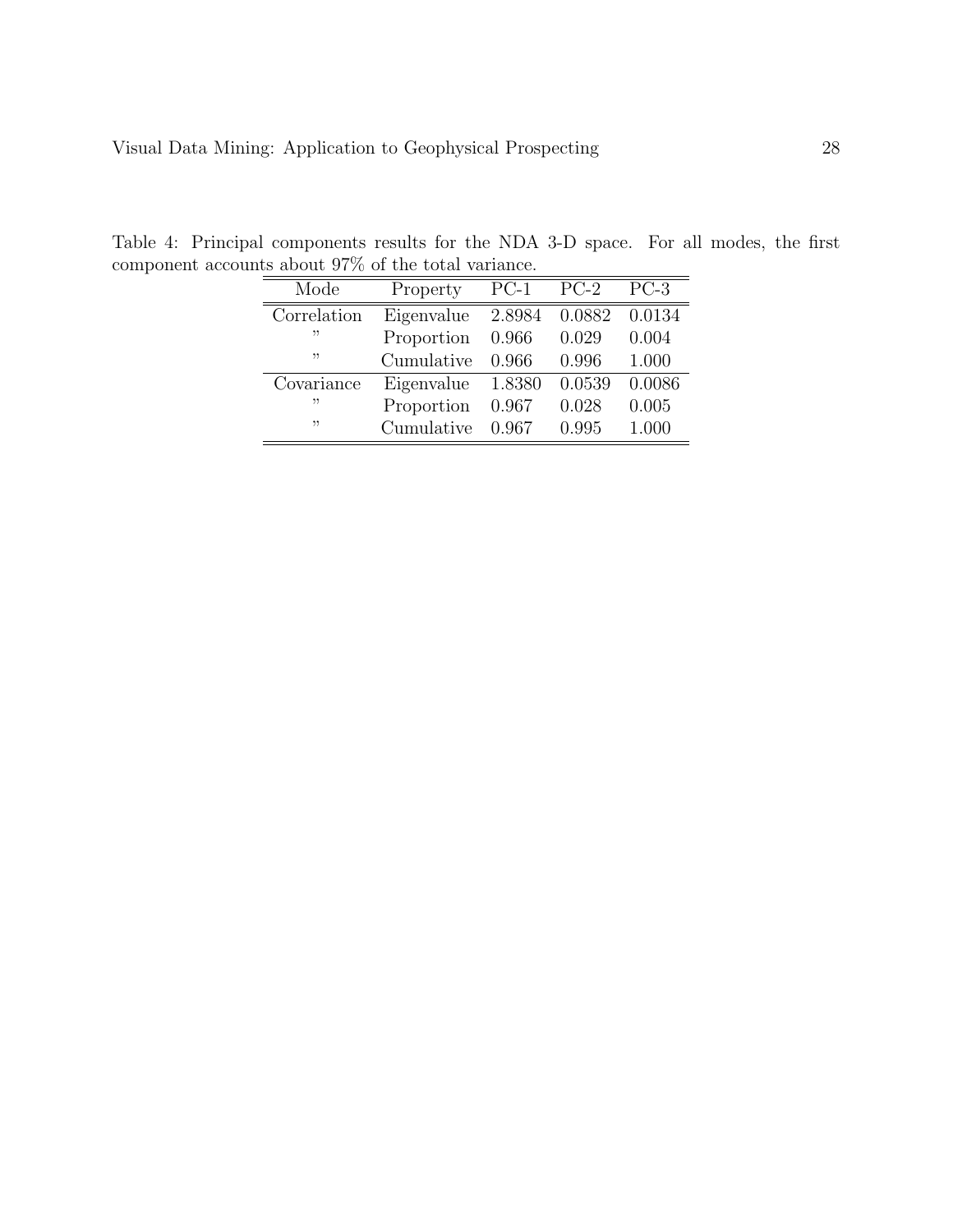Table 5: Results of Gene Expression Programming experiments.

|             |  |                                           | Model RMSE R RAE Fitness Iter. Target Err. |
|-------------|--|-------------------------------------------|--------------------------------------------|
|             |  | 1 0.3365 0.9820 0.1737 748.209 18545 RMSE |                                            |
|             |  | 2 0.5596 0.9530 0.2485 800.968 10904 RAE  |                                            |
|             |  | 3 0.5969 0.9372 0.2928 773.532 20380 RAE  |                                            |
|             |  | 4 0.5596 0.9530 0.2485 800.968 10904 RAE  |                                            |
| $5^{\circ}$ |  | 0.5437 0.9477 0.2648 647.808 18860 RMSE   |                                            |
| 6           |  | 0.4308 0.9676 0.2251 698.931 19971 RMSE   |                                            |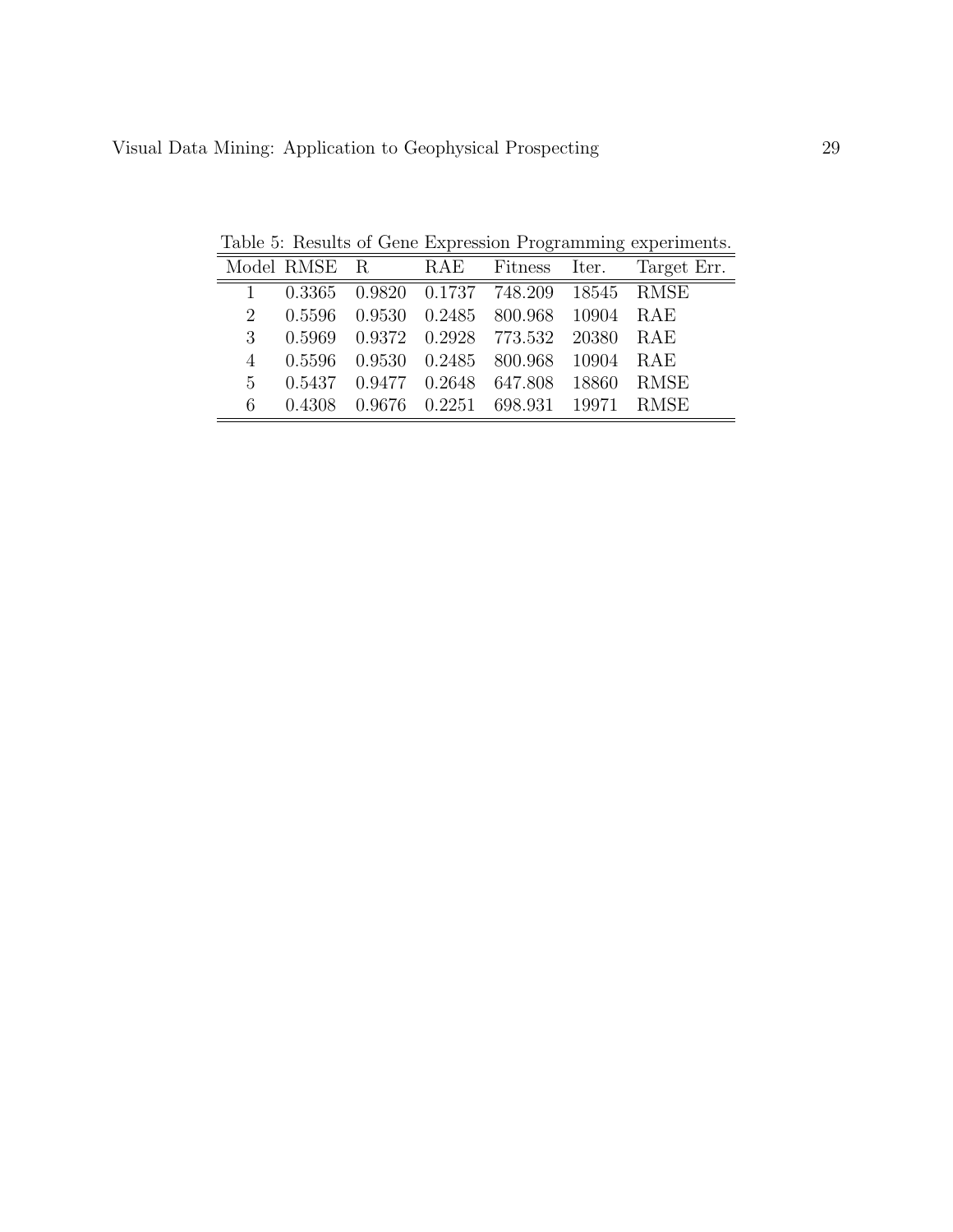| Nominal Ordinal Ratio |           |        | Fuzzy | Image | Signal | Graph | Doc. |
|-----------------------|-----------|--------|-------|-------|--------|-------|------|
| red                   | high      | 2.5    |       |       |        |       |      |
| green                 | $\cdot$ ? | 3.8    |       |       |        |       |      |
| blue                  | low       | $-7.4$ |       |       |        |       |      |

Figure 1: An example of a heterogeneous database. Nominal, ordinal, ratio, fuzzy, image, signal, graph, and document data are mixed. The symbol ? denotes a missing value.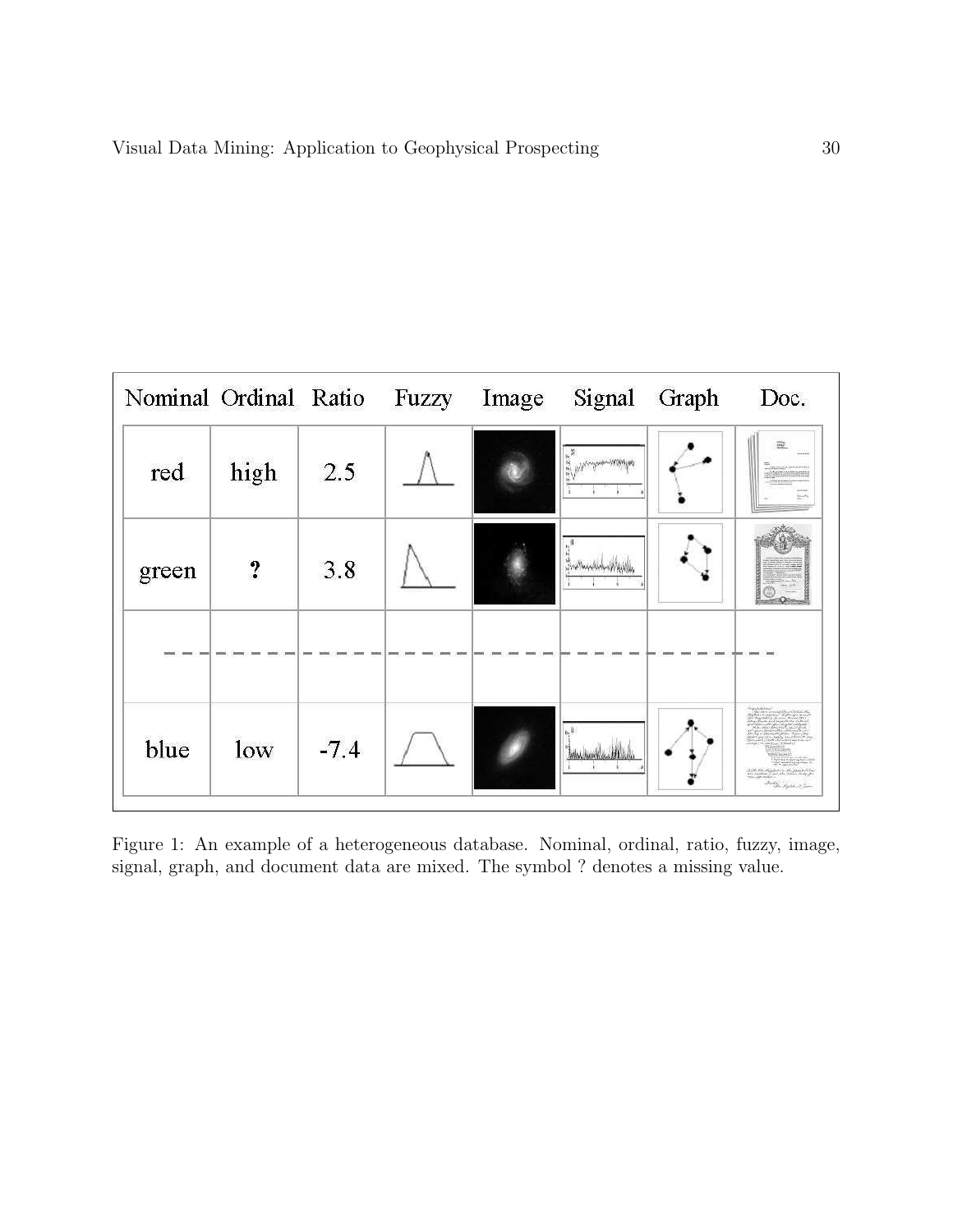

Figure 2: Feed forward neural network for 2-objective optimization.  $\vec{x}_i$  is an input pattern to the network,  $c_i$  is the network-predicted class membership of the input vector as coded by the output network layer and  $\vec{x}_i^t$  is the output of the last hidden layer, representing a transformation of the input vector into another space.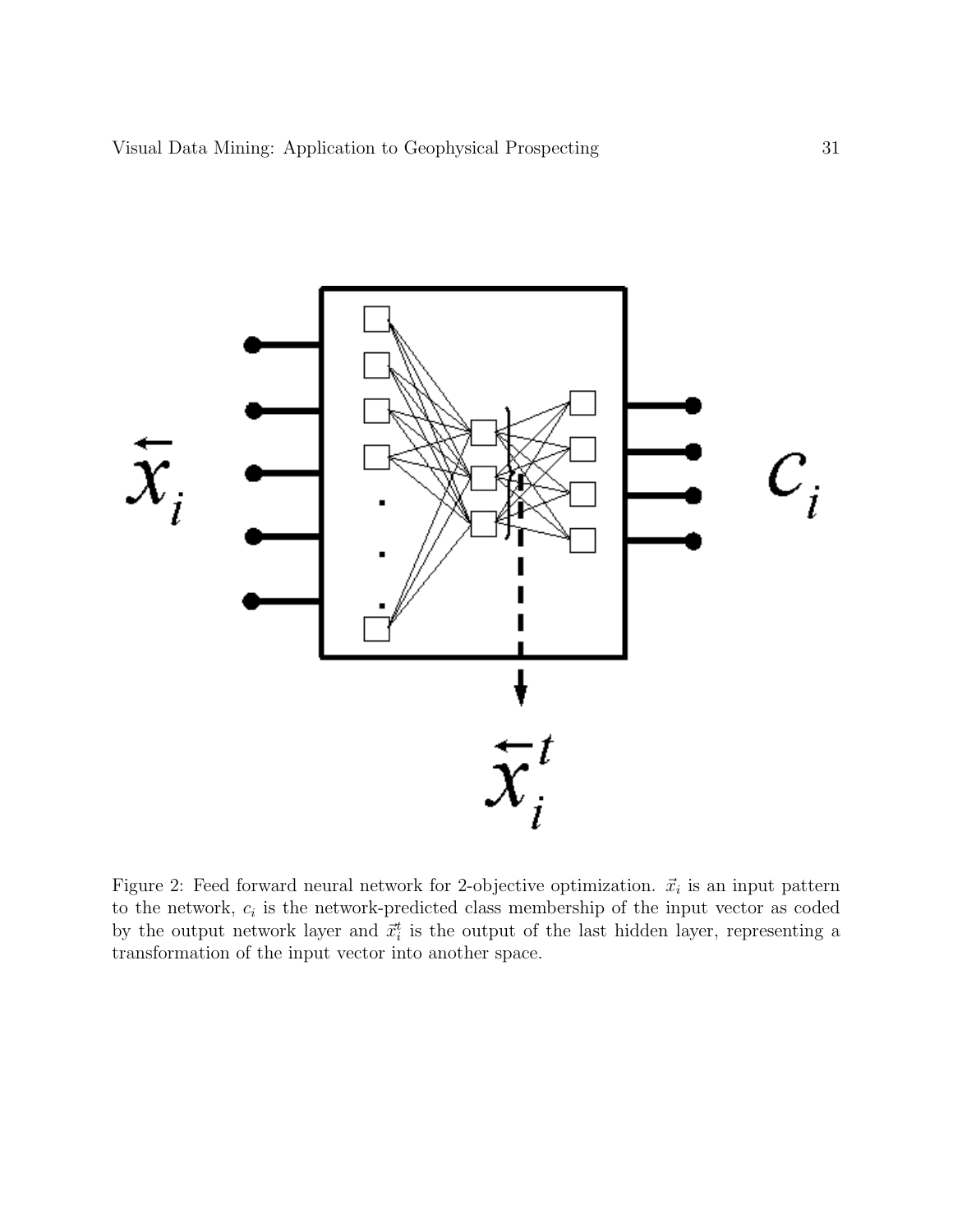

Figure 3: Top: Distribution of the gamma ray intensity (standard scores). Middle: The cave (in arbitrary units). Bottom: Local topography (standard scores).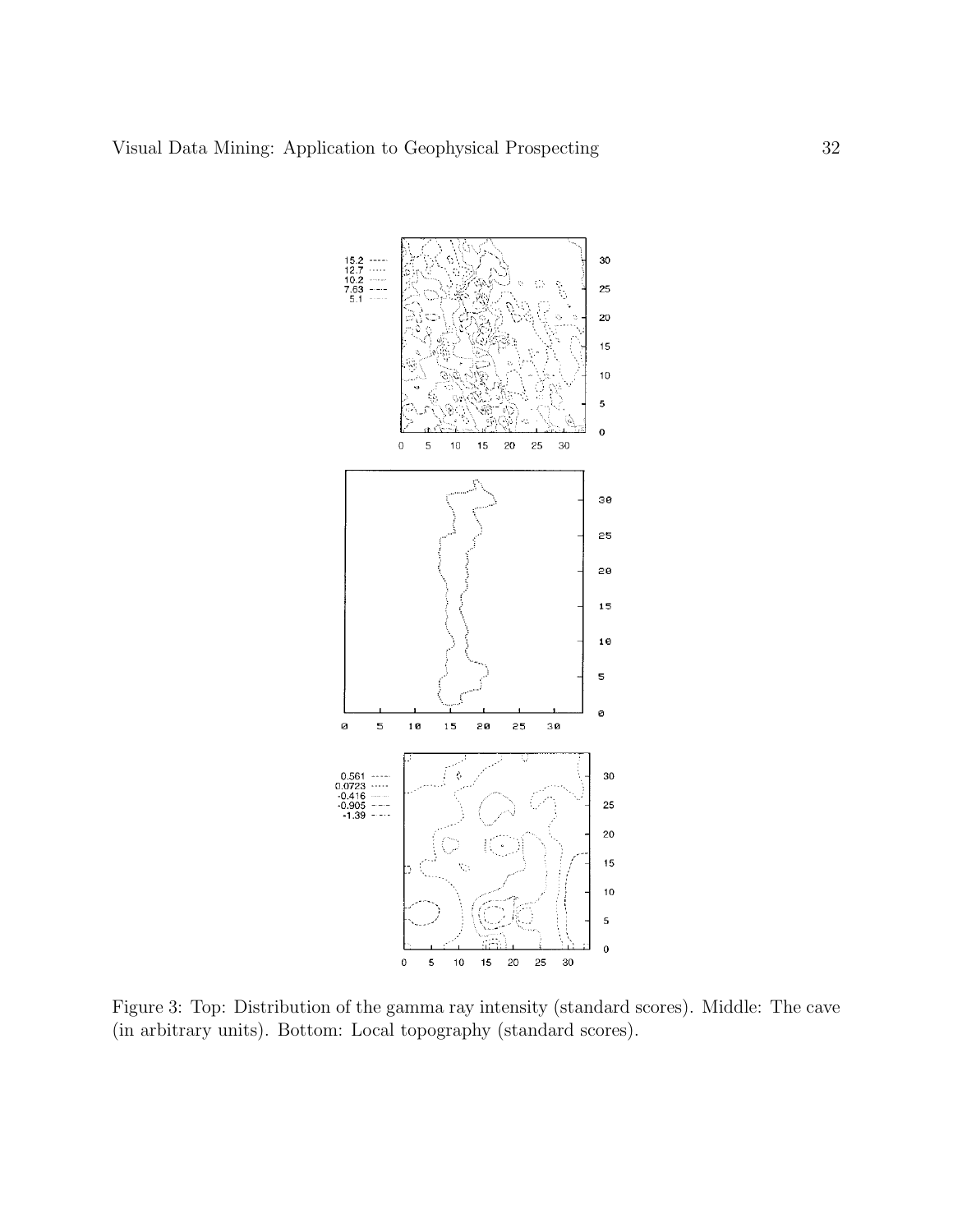

Figure 4: Three multiobjective optimization algorithm (NSGA-II) experiments. Seeds: Exp-1: 816, 523, Exp-2: 325, 617, and Exp-3: 192, 893 respectively. The Pareto Front is shown, from which 3 solutions were selected: Best Sammon error solution, Best classification error solution and a solution compromising the two objectives.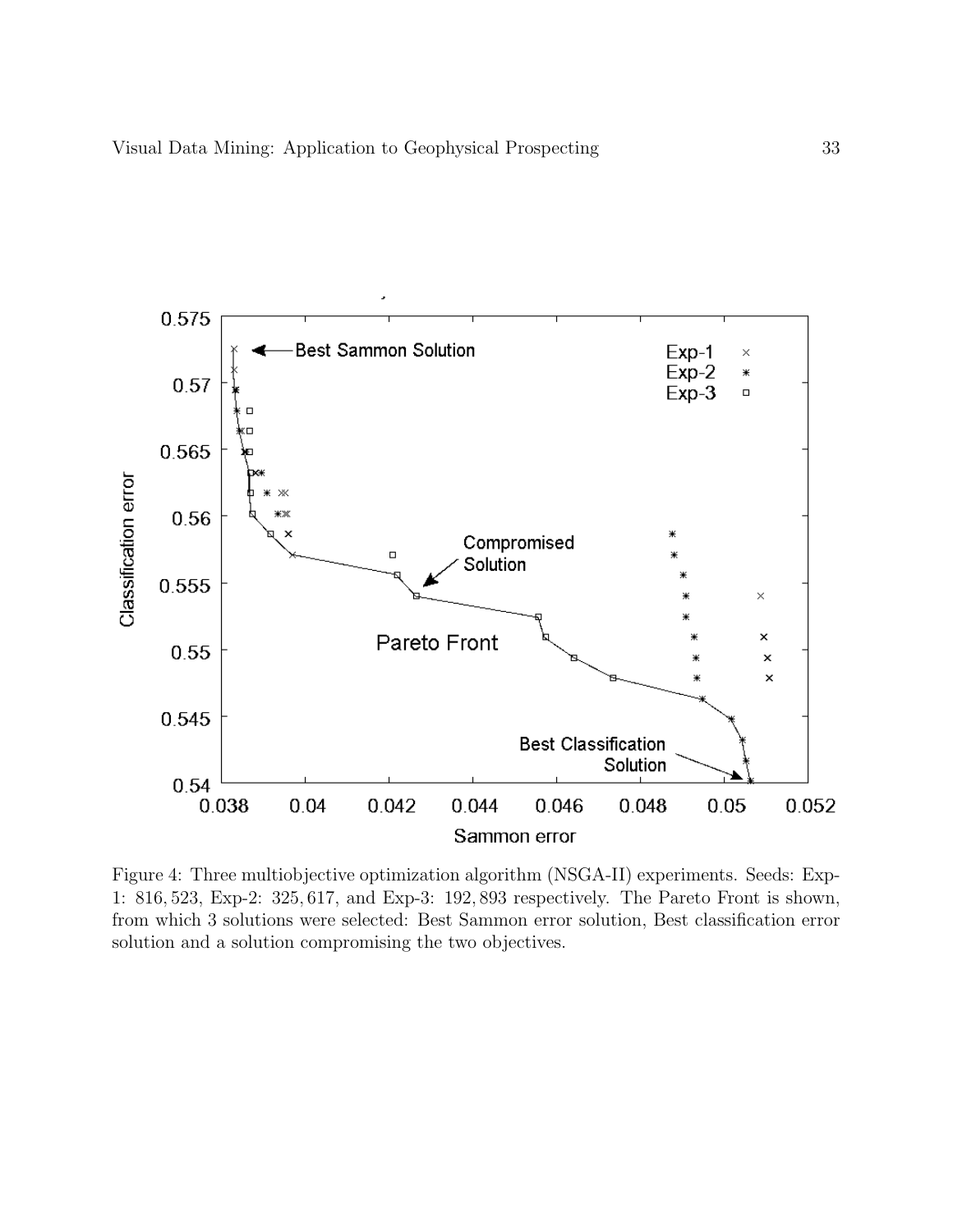

Figure 5: Selected multi-objective optimization algorithm (NSGA-II) solutions. Top: best Sammon error solution (Sammon error: 0.0383, Classif error: 0.5725). Bottom: best Classificaton error solution (Sammon error: 0.0506, Classif error: 0.5401). Middle: Solution compromising both error measures (Sammon error: 0.0422, Classif error: 0.5556). Dark objects represent measuring stations over the known surveyed cave location. Light objects represent measuring stations over locations in which it is not known whether a cave exists underground. Geometry  $=$  spheres, Behavior  $=$  static.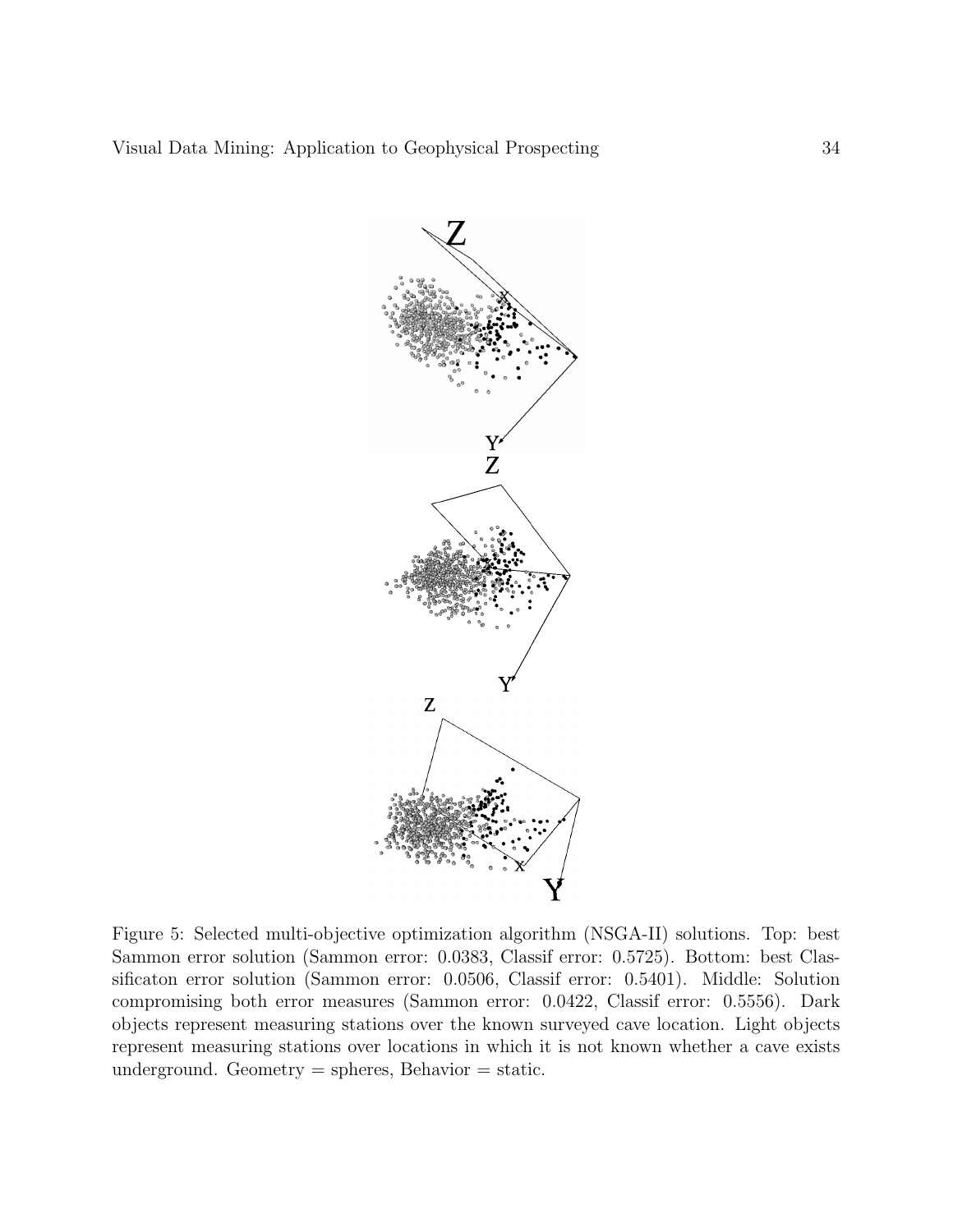

Figure 6: Top: best Sammon error solution obtained by the multi-objective optimization algorithm. (Sammon error: 0.0383) Bottom: Fletcher-Reeves single-objective optimization Sammon error solution.(Sammon error: 0.0266) Dark and light object representation explained in Fig-5. Geometry = spheres, Behavior = static.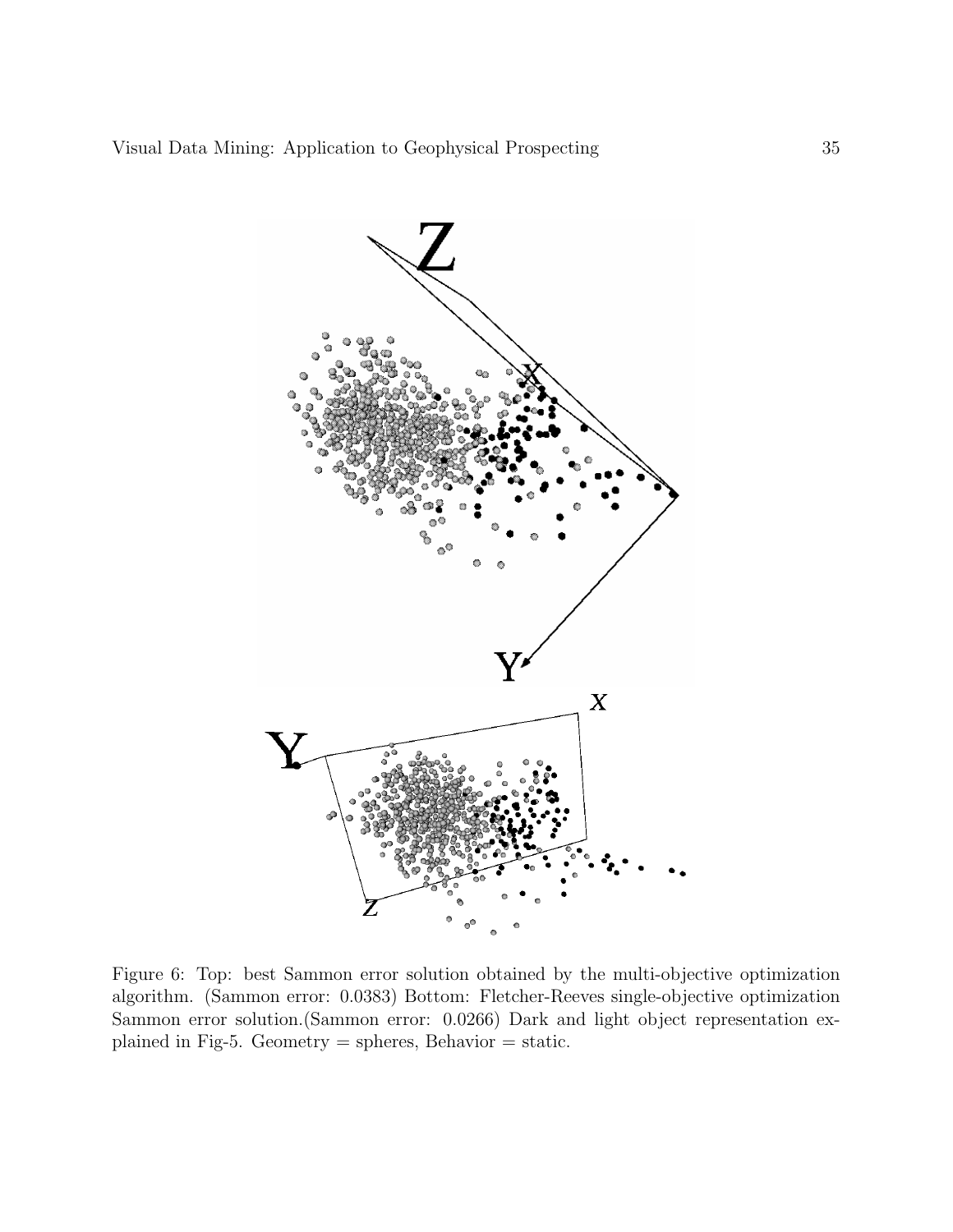

Figure 7: Top: best Classification error solution obtained by multi-objective optimization. Bottom: Best single objective classification error solution obtained by nonlinear discriminant analysis for 3 dimensions; and then orthogonalized via principal component analysis. The objects representing measurements over the cave are located at the extreme right; with the exception of one known measurement located closer to the middle of the VR space. Dark and light object representation explained in Fig-5. Geometry  $=$  spheres, Behavior  $=$  static.